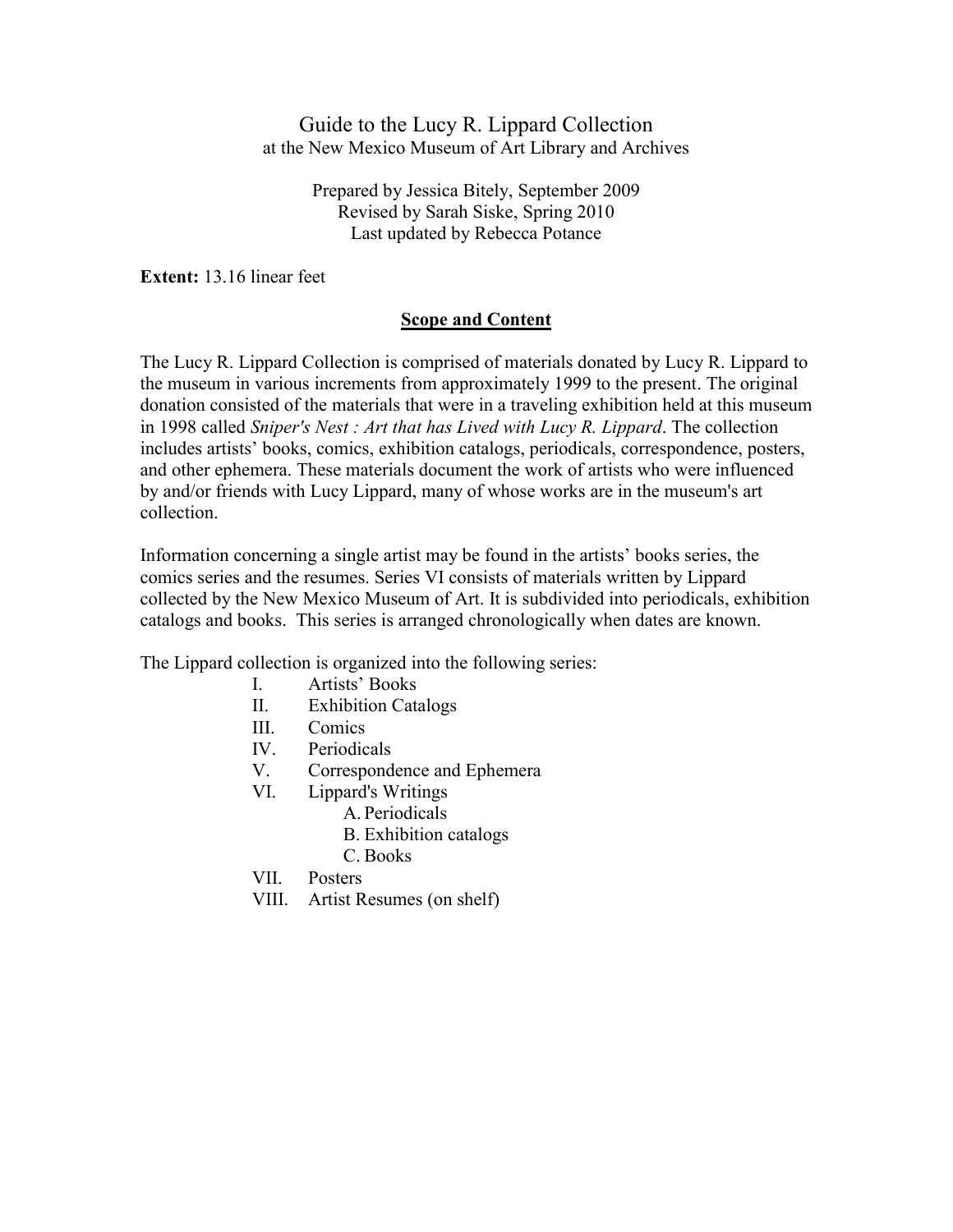## **Biographical Note**

Lucy R. Lippard (b. 1937) is an American art critic, writer, activist and curator. She earned her BA from Smith College in 1958 and her MA in Art History from New York University in 1962, the same year she started working as an art critic. By 1966, Lippard had started organizing gallery shows, introducing wider audiences to process and conceptual art. Additionally, Lippard worked with artists to improve their living conditions and to give them more say in the way their works were shown.

Lippard is the co-founder of several publications, including *Printed Matter* and *Heresies*, and she has been involved in the founding and promotion of several activist artists' organizations such as Heresies, Political Art Documentation/Distribution, the Artworkers Coalition, Women's Action Coalition, Women's Art Registry and others. She has lived in Galisteo, New Mexico since 1992.

## **Separated materials**

1 rare book owned by Lippard, shelved 769.92 GRAN 1989 in archives room

## **Related Materials**

Information about the exhibition *Sniper's Nest : Art that has Lived with Lucy R. Lippard*  may be found with the installation photographs and exhibition files.

Additional publications that Lippard contributed to may be found in the museum library.

Many of the artists in this collection as well as Lippard have biographical files in the library.

## **Contents**

## **Series I. Artists' Books**

| Folder 1 | Aballea, Martine<br>Element Rage, 1979                                                                       |
|----------|--------------------------------------------------------------------------------------------------------------|
| Folder 2 | Acconci, Vito and Mayer, Bernadette<br>Street Works III, 1969<br>0 to 9 Number 6, 1969<br>Condition: fragile |
| Folder 3 | Acker, Kathy<br>The Adult Life of Toulouse Lautrec, 1978<br>The Childlike Life of the Black Tarantula, 1978  |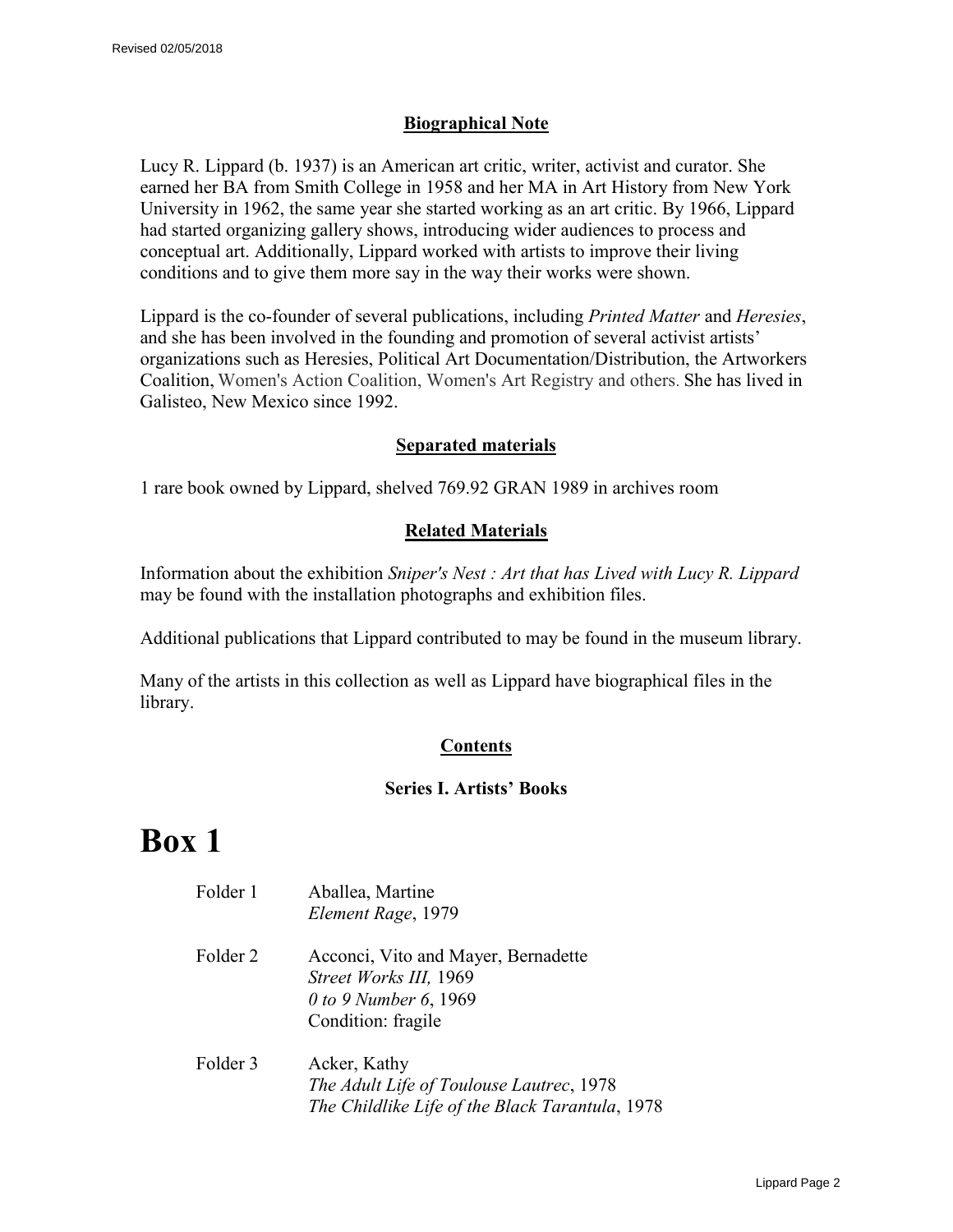| Folder 4            | Allen, Terry<br>China Night, 1985                                                                     |
|---------------------|-------------------------------------------------------------------------------------------------------|
| Folder 5            | Anderson, Laurie<br>October 1972, date unknown<br>Condition: fragile                                  |
| Folder 6            | Applebroog, Ida 1 of 3                                                                                |
|                     | A performance: Sometimes a Person Never Comes Back, 1977<br>Signed by artist                          |
|                     | A performance, 1977<br>Signed by artist                                                               |
|                     | Say Something: A Performance, 1977<br>Signed by artist                                                |
|                     | Where Do I Come From: A Performance, 1977<br>Signed by artist                                         |
|                     | It Doesn't Sound Right: A Performance, 1977<br>Signed by artist                                       |
|                     | A Performance: The Lifeguards Are Carrying A Still Body Out of<br>the Water, 1977<br>Signed by artist |
|                     | I Can Do Anything: A Performance, 1977<br>Signed by artist                                            |
|                     | It is My Lunch Hour: A Performance, 1977<br>Signed by artist                                          |
|                     | I Over-Do It: A Performance, 1977<br>Signed by artist                                                 |
|                     | I'm Not Your Son: A Performance Act 2, 1977<br>Signed by artist                                       |
| Folder <sub>7</sub> | Applebroog, Ida 2 of 3                                                                                |
|                     | A Performance: The Sweet Smell of Sage Enters the Room, 1979                                          |
|                     | A Performance, 1979                                                                                   |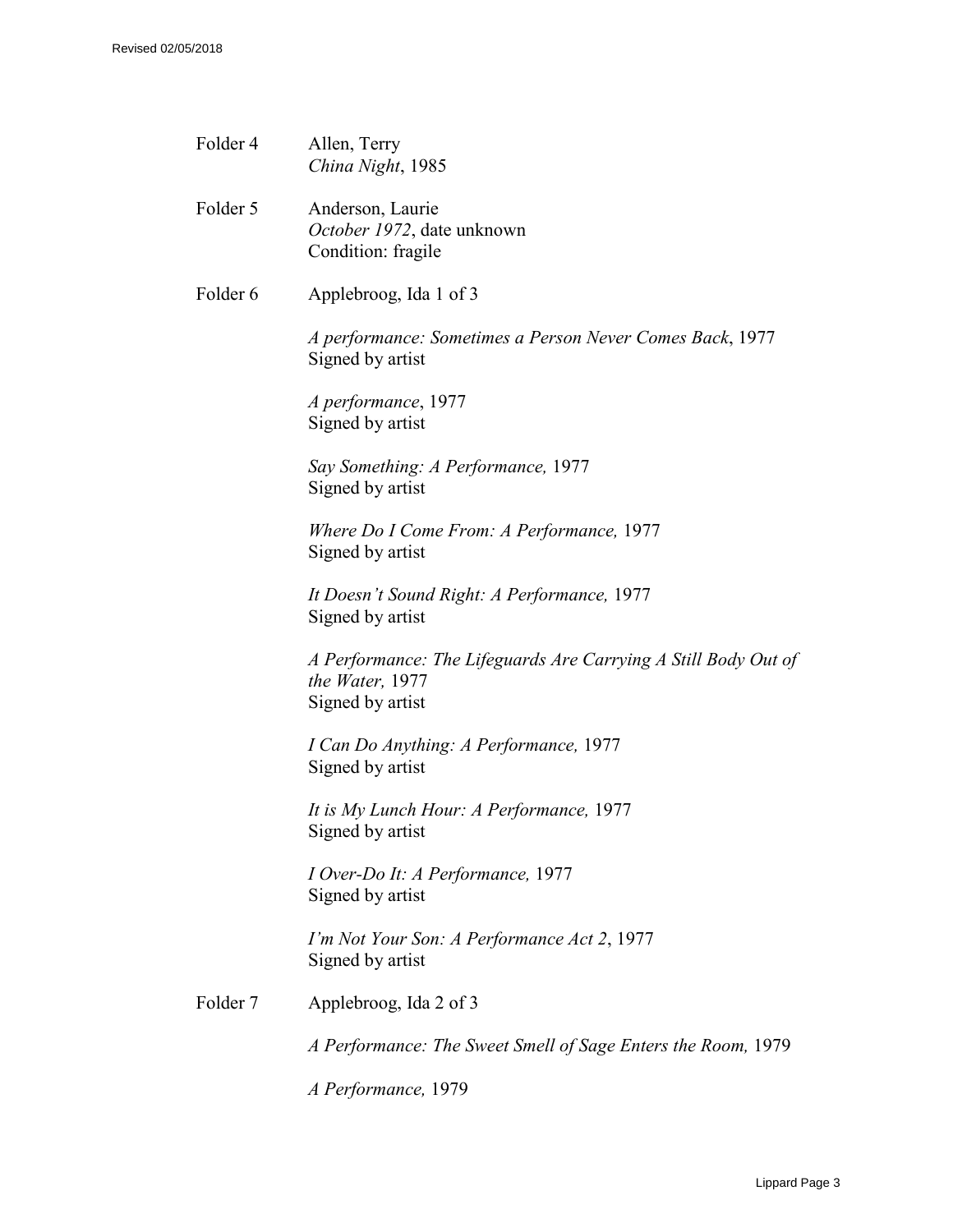Signed by artist

*Look at Me: A Performance,* 1979

*I Pretend to Know: A Performance:* 1979

*It Isn't True: A Performance,* 1979

*You'll See: A performance,* 1979

*Now Then: A Performance,* 1979

*Sure I'm Sure: A Performance:* 1979 2 copies

*A Performance: But I Wasn't There,* 1979

*A Performance: I Feel Sorry for You,* 1979

Folder 8 Applebroog, Ida 3 of 3

*I Can't: A Performance*, 1981 Condition: hole in upper left corner

*A Performance: The End*, 1981

*A Performance*, 1981

*It's Very Simple: A Performance*, 1981 2 copies, hole in upper left corner of both

*So?: A Performance*, 1981 2 copies, hole in  $1<sup>st</sup>$  one

*I Mean It: A Performance*, 1981

*Stop Crying: A Performance*, 1981 Condition: Hole in upper left corner

# **Box 2**

Folder 1 Baldessari, John *Choosing: Green Beans,* 1972 Signed by artist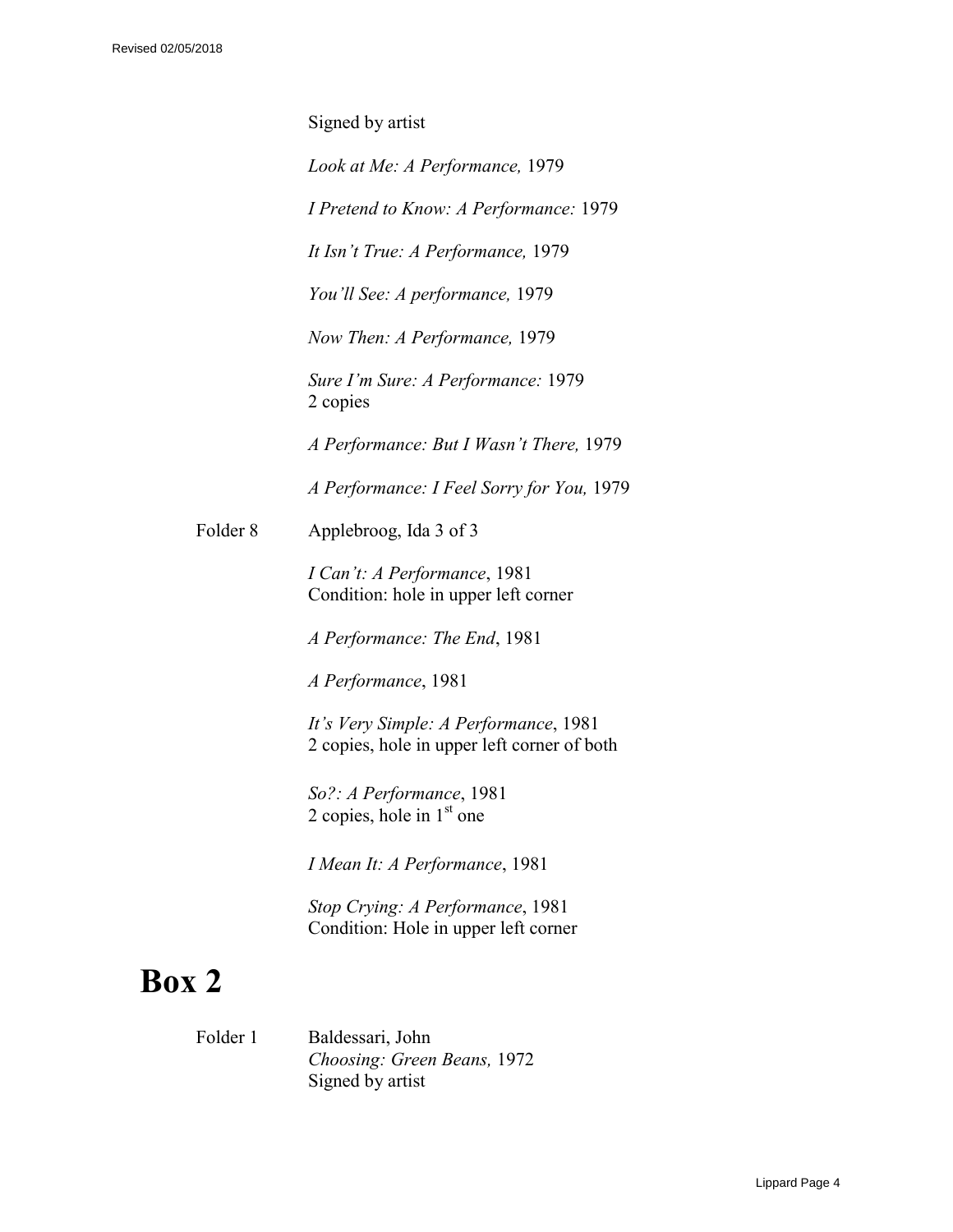| Folder <sub>2</sub> | Barkus, Mariona<br>Illustrated history, 1988<br>Illustrated history, 1989<br>Illustrated history, 1990                 |
|---------------------|------------------------------------------------------------------------------------------------------------------------|
| Folder 3            | Becker, Nan<br>Sterilization/elimination, 1980                                                                         |
|                     | Breder, Hans and Welch, Barbara<br>Portrait of Rosa, 1983                                                              |
|                     | Brusselback, Hank<br>Los Clavos (Casualty Figures in Thousands), 1988                                                  |
| Folder <sub>4</sub> | Caring, Joanne and Lawler, Louise<br>Untitled, 1972<br>Small slips of paper inserted between pages                     |
| Folder 5            | Celender, Don 1 of 2<br>Opinions of Working People Concerning the Arts, 1975<br>Signed by Artist                       |
| Folder <sub>6</sub> | Celender, Don 2 of 2<br>Religious Art Movement, 1971                                                                   |
|                     | Observation and Scholarship Examination for Art Historians,<br>Museum Directors, Artists, Dealers and Collectors, 1975 |
|                     | <b>Oppressed Minorities Art Movement, 1973</b><br>Signed By Artist                                                     |
| Folder <sub>7</sub> | Coe, Sue<br>X, 1986                                                                                                    |
| Folder <sub>8</sub> | Conde, Carol and Beveridge, Karl                                                                                       |
|                     | Maybe Wendy's Right, c. 1972<br>Signed by artists                                                                      |
|                     | It's Still Privileged Art, 1976<br>Signed by artists                                                                   |
|                     | Her Story, 1981                                                                                                        |
| Folder 9            | Constantinides, Kathy<br>Domesticated Site: Contested Terrain, 1989                                                    |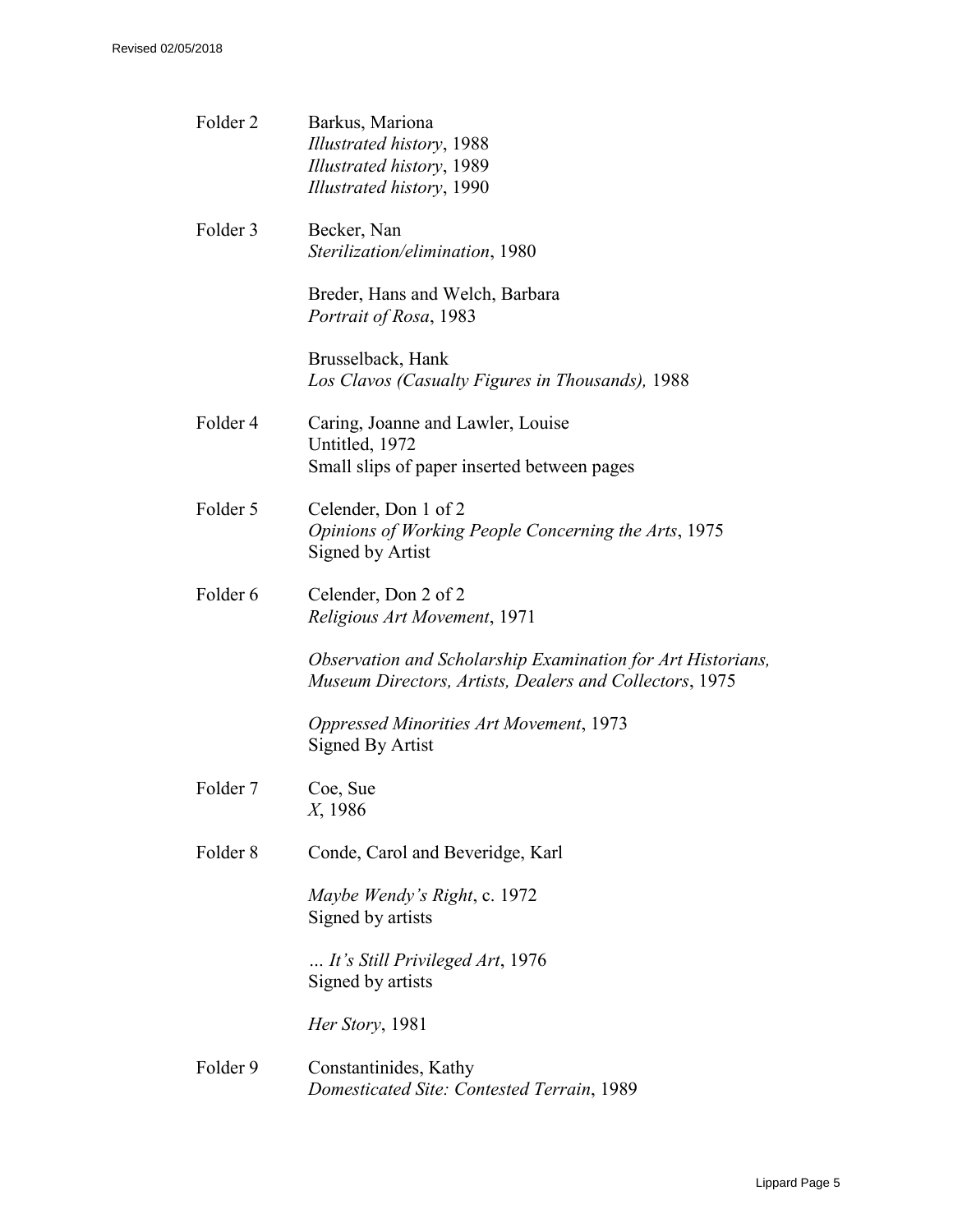Corry, Corrine *The Palace of the Queen*, 1987 Contains loose letter and photographs Condition: fragile

Coleman, Allan D. Confirmation 2<sup>nd</sup>. Ed, 1982 Signed by artist

Folder 10 Dibbets, Jan *Robin Redbreast's Territory/Sculpture*, 1969 Condition: fragile binding

| Folder 1            | Dorian, Theo<br>It's only money!, 1979<br>Condition: fragile                                          |
|---------------------|-------------------------------------------------------------------------------------------------------|
| Folder <sub>2</sub> | Dunlap, Ronald<br>Death Hitches a Ride, 1972<br>Hand written note, 12 January 1973                    |
| Folder 3            | Dunning, Jeanne<br>Heads, 1989                                                                        |
| Folder <sub>4</sub> | <b>Epoxy Art Group</b><br>Thirty Six Tactics, 1988                                                    |
|                     | Edwardes, Kit<br>50 True Love Stories, 1982                                                           |
| Folder 5            | Fekner, John<br>Stencil Projects: Lund & New York 1978-1979, 1982                                     |
| Folder <sub>6</sub> | Fessler, Ann (Fessler, A. H.)<br>Guide to Coloring Hair, 1982<br>Art History Lesson, 1991             |
| Folder <sub>7</sub> | Fish, Mary<br>"In Search of Glory: The Black Madonna at Chartres," 1987<br>Signed by artist in pencil |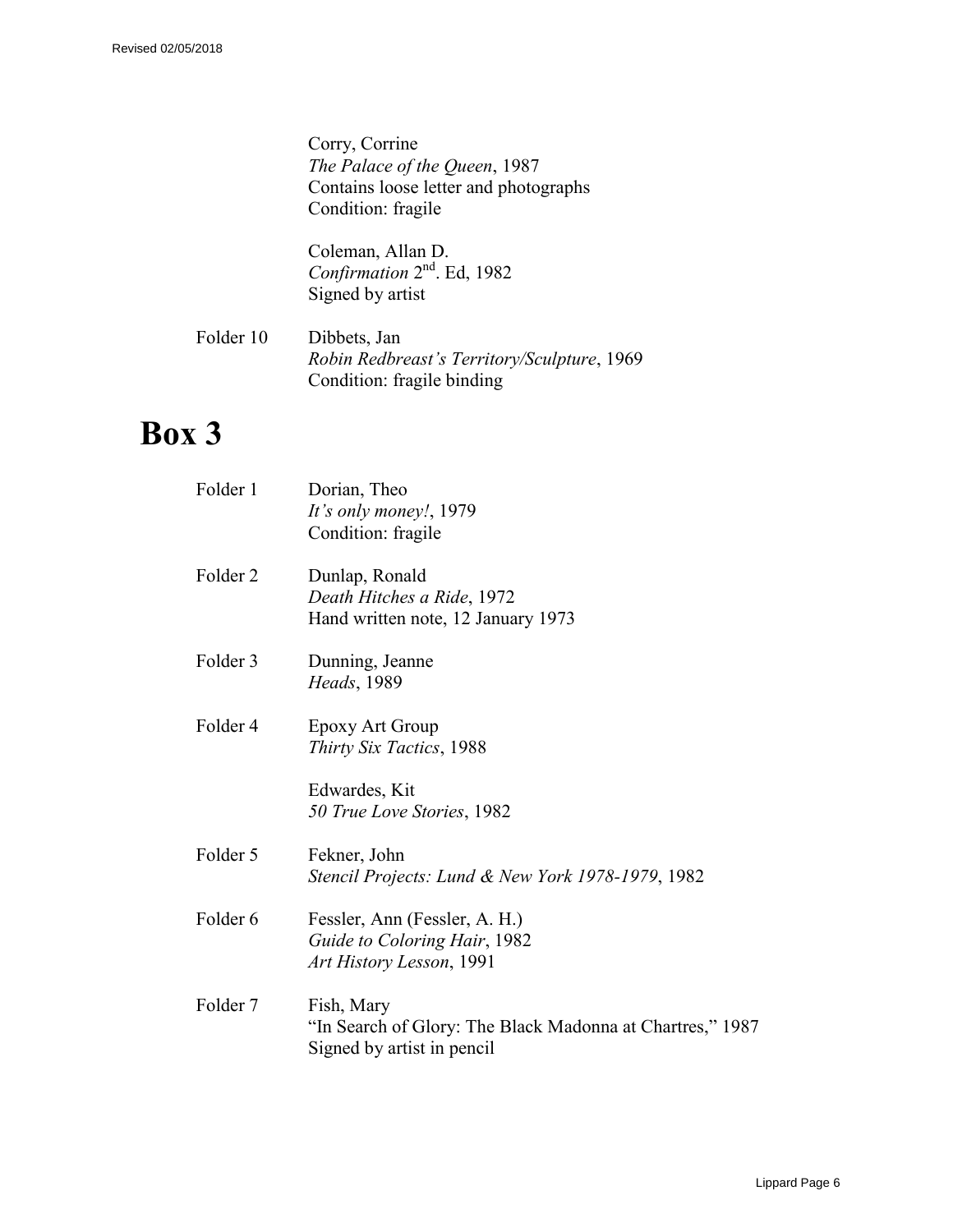| Freilicher, Melvyn                                                                                                                              |
|-------------------------------------------------------------------------------------------------------------------------------------------------|
| The Meaning of the Word "Inspiration": My Autobiography, 1974<br>Survival, 1974                                                                 |
| #1 History Lessons: (Ancient), 1975                                                                                                             |
| genre studies: the textbook, 1975                                                                                                               |
| #2 History Lessons: etc. Post Post Post Post-Post Post Modernism,<br><i>The Past</i> , 1976                                                     |
| #4 History Lessons, 1978 (with Eileen Griffin)                                                                                                  |
| Fulton, Hamish<br><i>Hollow Lane</i> , n.d.                                                                                                     |
| Gessert, George<br><i>Sky</i> , 1985                                                                                                            |
| Gilbert, Sharon<br>Poison America, 1988<br>Condition: Stored in plastic bag<br>A Nuclear Atlas, 1982<br>Comes with letter from the artist, 1988 |
| Glier, Mike<br>Satisfaction, 1989<br>Waiting for Something Dreadful, I Fear I Will Lose All I Hold<br>Dear, 1980                                |
| Greenwold, Jane,<br>The Visit, 1986<br>Published in conjunction with an installation exhibition                                                 |
|                                                                                                                                                 |
| $E_0$ ldar 1 $\qquad$ Ulialman Annia                                                                                                            |
|                                                                                                                                                 |

Folder 1 Hickman, Annie *Marilyn Monroe*, 1971 Condition: Handmade book, fragile

> Hill, C. *Evening Tomorrow's Here Today Since the Hornet Flies I Triangle*, 1983

Hiller, Susan *Sisters of Menon*, 1983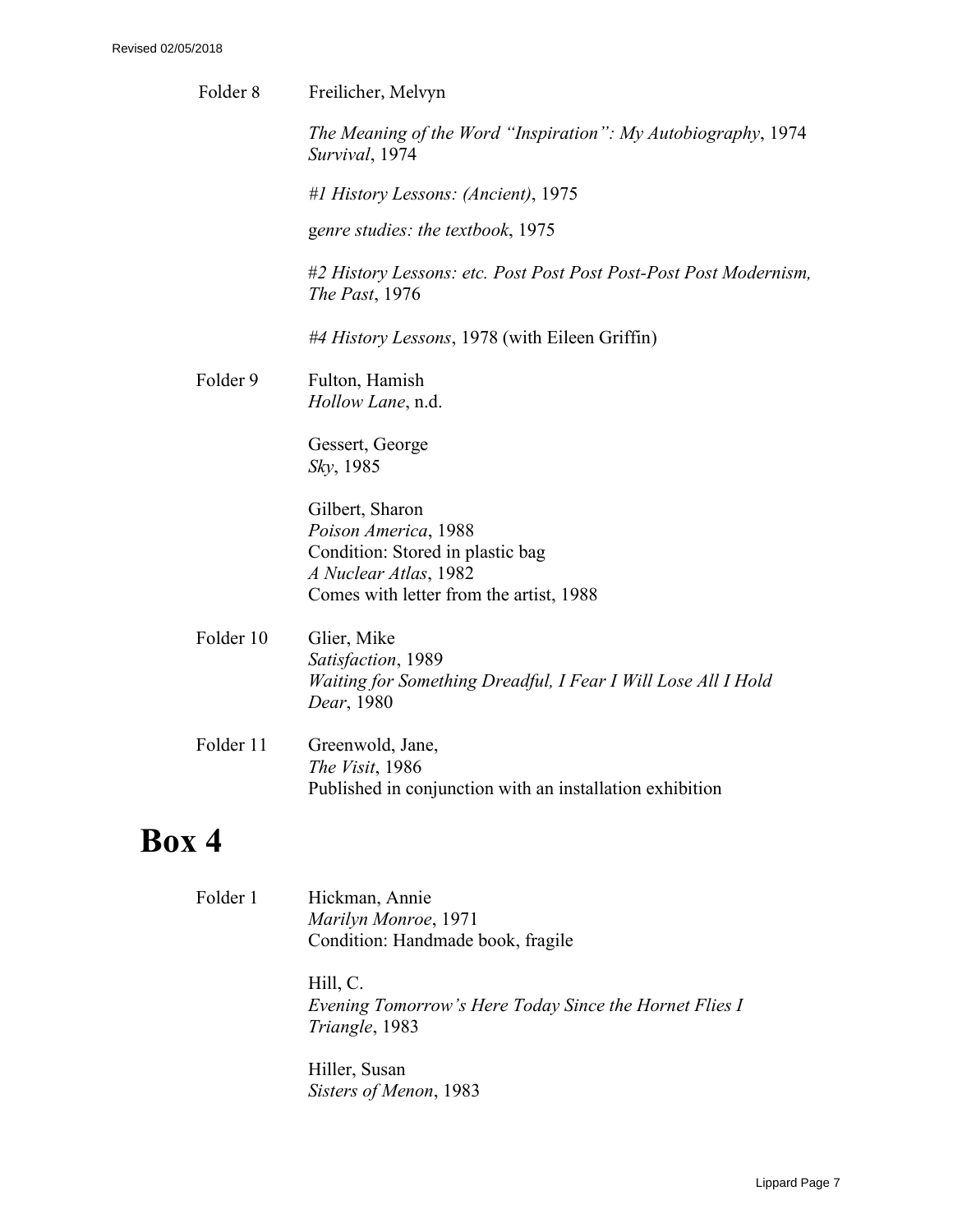| Folder <sub>2</sub> | Holzer, Jenny<br>Truisms and Essays: Abuse of Power Comes As No Surprise, 1983                                                   |
|---------------------|----------------------------------------------------------------------------------------------------------------------------------|
| Folder 3            | Johnson, Poppy<br>written documentation of a performance, n.d.<br>Condition: Fragile, rusty staples                              |
| Folder 4            | Katz, Leandro<br>Self hipnosis, 1975<br>Includes signed letter from author to Lippard                                            |
|                     | Kearns, Jerry<br>Western New England Quarterly, 1974                                                                             |
| Folder 5            | King, Susan<br>Pacific Legend, 1977<br>Condition: sensitive to light<br>Signed by artist                                         |
| Folder 6            | Kramer, Margia<br>Andy Warhol et al. The FBI file on Andy Warhol, 1988<br>Signed by artist<br>Includes a letter from UnSub Press |
|                     | "The Warhol File," The Village Voice 33 no. 20, 17 May, 1988                                                                     |
|                     | Essential Documents: the FBI File on Jean Seberg Part II, 1979                                                                   |
|                     | Jean Seberg/The FBI/The Media, 1981                                                                                              |
| Folder <sub>7</sub> | Kruger, Barbara<br>Picture/Readings, 1978                                                                                        |
| Folder <sub>8</sub> | Kulas, Elizabeth<br><b>Broken Promises</b> , 1981<br>Condition: fragile                                                          |
| Folder 9            | La Rocca, Ketty<br>In principio erat, 1971<br>Condition: fragile binding                                                         |
| Folder 10           | Lacy, Susan 1 of 2<br>Rape, 1972<br>Condition: fragile                                                                           |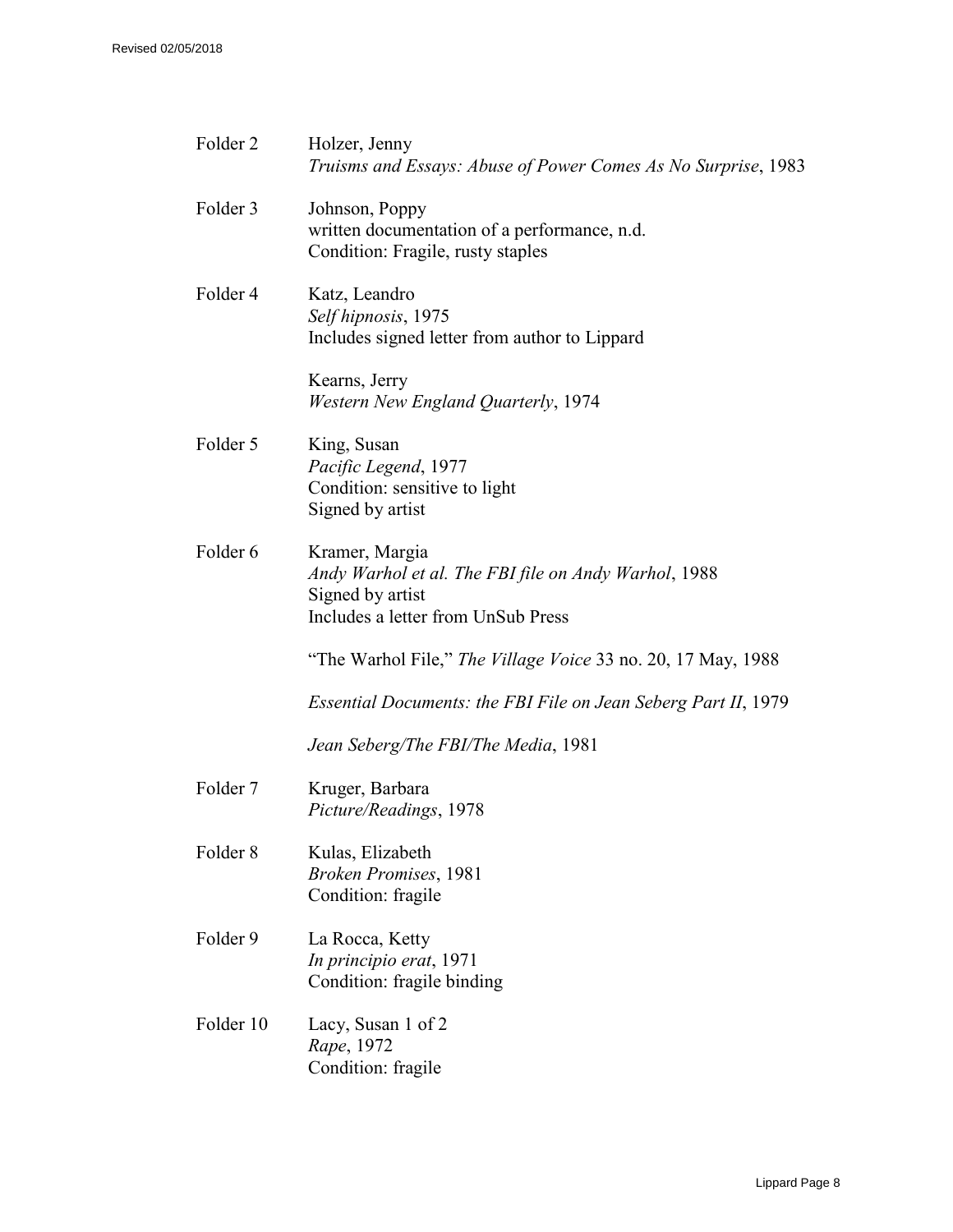- Folder 11 Lacy, Susan 2 of 2 *Falling Apart*, 1976 Condition: Handmade with ace bandage and fastener
- Folder 12 Lanyon, Ellen *Transformations II (Endangered)*, 1982

Launder, Barbara *Conscientizado*, 1987

| Folder 1            | Lerner, Sandra<br><b>Ruffled Passions, 1980</b>                                                                                                                                   |
|---------------------|-----------------------------------------------------------------------------------------------------------------------------------------------------------------------------------|
|                     | Linn, Nancy<br>Early Photography, 1994<br>$Madonna + Child, 1984$                                                                                                                 |
| Folder <sub>2</sub> | LeWitt, Sol 1 of 3                                                                                                                                                                |
|                     | The Location of Lines, 1974                                                                                                                                                       |
|                     | Lines & Color, $1975$                                                                                                                                                             |
|                     | Geometric Figures within Geometric Figures, 1976                                                                                                                                  |
| Folder 3            | LeWitt, Sol 2 of 3                                                                                                                                                                |
|                     | Squares with Sides and Corners Torn Off, n.d.<br>Condition: Fragile, binding deterioration                                                                                        |
|                     | Red, Blue and Yellow: Lines from Sides, Corners and the Center<br>of the Page to Points on a Grid, 1975                                                                           |
| Folder 4            | LeWitt, Sol 3 of 3<br>Four basic kinds of Straight lines; 1. Vertical 2. Horizontal 3.<br>Diagonal l. to r. 4. Diagonal r. to l. and their combinations, 1969<br>Brick Wall, 1977 |
| Folder 5            | Long, Mary Ellen<br>Site and Spirit, 1985<br>Condition: fragile, handmade with loose pages                                                                                        |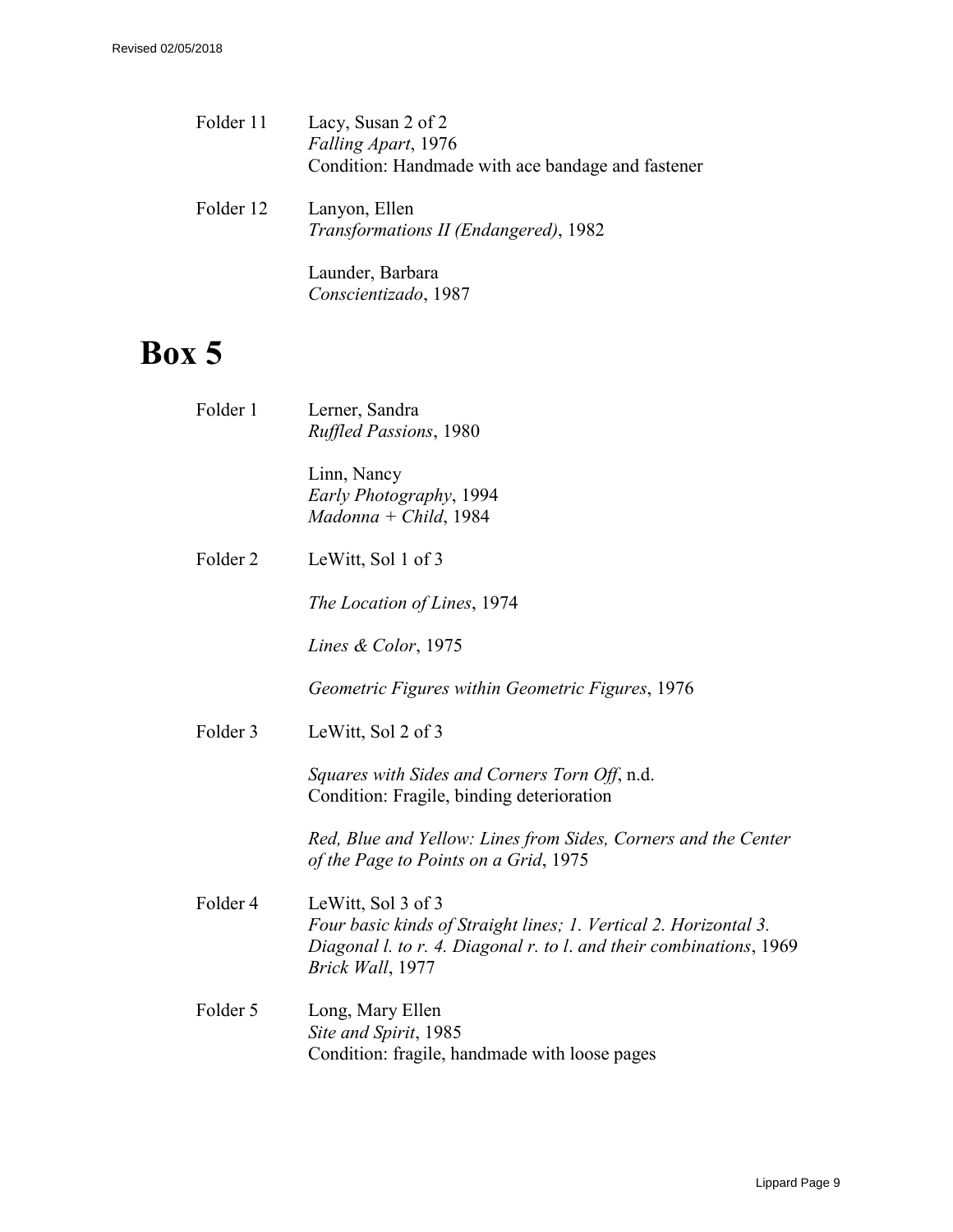| Folder 6            | Long, Richard<br>Two sheepdogs cross in and out of the passing<br>shadows The clouds drift over the hill with a storm,<br>1971 Condition: cover bent and discolored |
|---------------------|---------------------------------------------------------------------------------------------------------------------------------------------------------------------|
| Folder <sub>7</sub> | Lum, M. M.<br>The Final Results of Psychoanalytic Treatment, 1991<br>Comes with letter from artist                                                                  |
|                     | Lyons, Joan<br>The Gynecologist, 1989                                                                                                                               |
| Folder <sub>8</sub> | Mayer, Rosemary<br>Book: 41 Fabric Swatches, 1969<br>Condition: bent pages and discoloration, rusty staples                                                         |
| Folder 9            | McGee, Micki<br>Something for Nothing: a department store of a<br>different order, 1982                                                                             |
|                     | Moore, Sabra<br>Wash, 1985<br>Condition: fragile, tied with pink gingham bow<br>Notes, Notes, 1980<br>Condition: fragile, handmade, ties with a string              |
| Folder 10           | N. E. Thing Co.<br>Portfolio of Piles, 1968                                                                                                                         |
| Folder 11           | Nemec, Vernita<br>Private Thoughts/Private Places, 1984                                                                                                             |
|                     | Nemitz, Barbara<br>Perlen im Sande der Mark 1980-1982, 1982                                                                                                         |
| Box 6               |                                                                                                                                                                     |
| Folder 1            | Nettles, Bea<br>knights of assisi: a journey through the tarot, 1990                                                                                                |
|                     | Nicholaidis, Judith                                                                                                                                                 |

Folder 2 Oliveros, Pauline and Cohen, Becky *Initiation Dream*, 1981

*THEA: A Collection of Photographs and Quotes*, 1979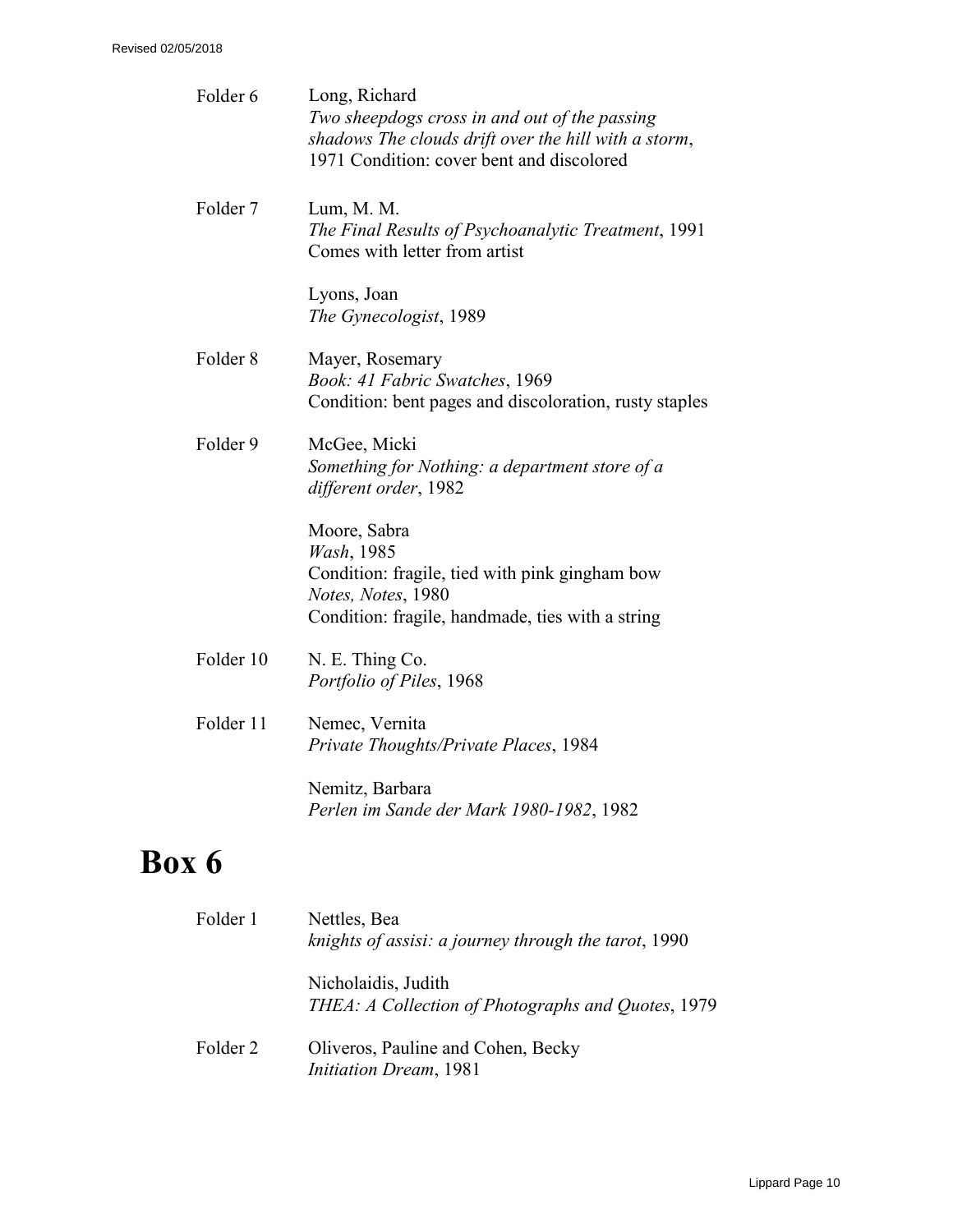| Folder 3            | Oatman, Christine<br>Personal Landscape Fantasies: 12 Postcards from<br>California, 1981             |
|---------------------|------------------------------------------------------------------------------------------------------|
| Folder 4            | Posner, Richard<br>Intervention and Alchemy: A Public Art Primer, 1990                               |
| Folder 5            | Powell, Mary Clare<br>The Widow, 1981                                                                |
| Folder 6            | Resnick, Marcia<br>Landscape, 1975<br>Condition: cover soiled and discolored, rusty staples          |
|                     | Rothenberg, Erika<br>Morally Superior Products: A New Idea for Advertising, 1983                     |
|                     | Rutkovsky, Paul<br>Commodity Character, 1982                                                         |
| Folder <sub>7</sub> | Sheridan, Noel<br>Everybody Should Get Stones, undated<br>Condition: rusty staples                   |
| Folder <sub>8</sub> | Small, Deborah 1 of 2<br>There Are 206 Bones in the Human Body, c. 1988                              |
| Folder 9            | Small, Deborah 2 of 2<br>California Mission Daze, 1988                                               |
| Folder 10           | Smith, Mimi<br>This is a Test, 1983                                                                  |
| Folder 11           | Snitzer, Jim<br>Ascent: A Climbing Guide to the Yosemite Pyramid, 1975<br>Signed by artist in pencil |
| Folder 12           | <b>Street Press</b><br>Health and Hospitals, 1982<br>In tissue paper and plastic sleeve              |
| Folder 13           | Stuart, Michelle                                                                                     |
|                     | A Complete Folk History of the United States at the Edge of the<br>Century, 1978                     |
|                     |                                                                                                      |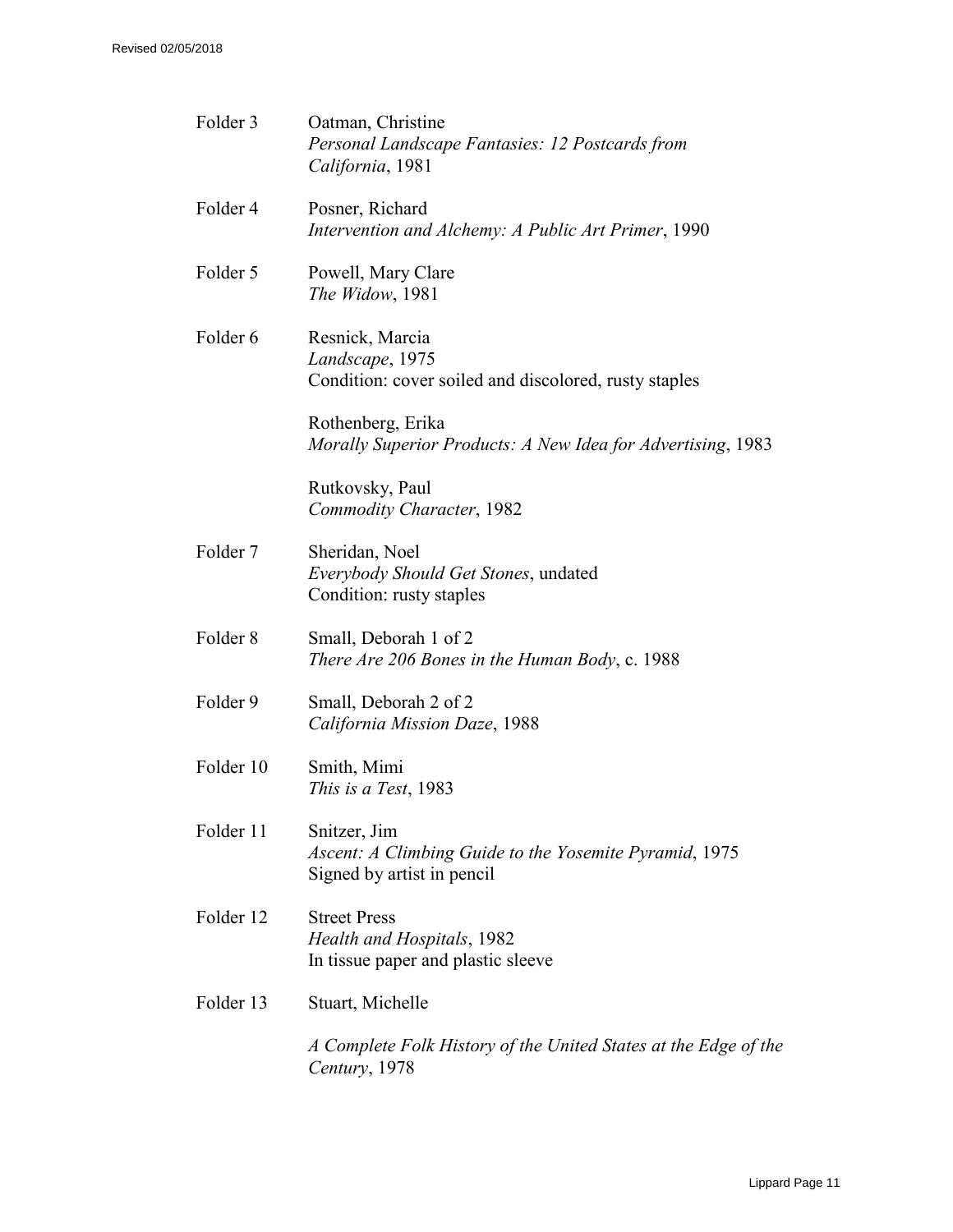*The Fall*, 1976 Condition: tattered edges, signed by artist

| Folder 14 | Tacha, Athena<br><i>Heredity Study I, 1970-71, 1972</i>                                                     |
|-----------|-------------------------------------------------------------------------------------------------------------|
|           | <i>Heredity Study II, 1970-71, 1972</i>                                                                     |
|           | Timpanelli, Joyce                                                                                           |
|           | Stones for the Hours of the Night, 1978                                                                     |
|           | Condition: 12 unbound pages, crease on front cover                                                          |
| Folder 15 | Tobia, Blaise<br>Cavear Emptor: On the past (?) wisdom of the US Government<br>concerning Nuclear War, 1982 |
|           | Contains exhibition announcement                                                                            |
| Folder 16 | Torres-Garcia, Joaquin                                                                                      |
|           | Raison et Nature, 1969                                                                                      |
|           | In French                                                                                                   |

| Folder 1 | Walczak, Larry<br>American History Lessons, 1979<br>Condition: cover soiled<br>Contains signed letter from author to Lippard               |
|----------|--------------------------------------------------------------------------------------------------------------------------------------------|
|          | Weems, Carrie Mae<br>Then What?: Photographs and Folklore, 1990<br>8 unbound foldouts in folder                                            |
|          | Weiss, Adrienne<br>Adrienne, An arcade of stories, 1985<br>Condition: soiled cover<br>Signed by artist                                     |
|          | Wilson, Martha<br>Autobiography, 1979<br>Condition: cover soiled and warped                                                                |
|          | Youdelman, Rachel<br>Water and Power: The Role of Water in the Lives of Several<br>Prominent Statesmen, 1977<br>Signed by artist in pencil |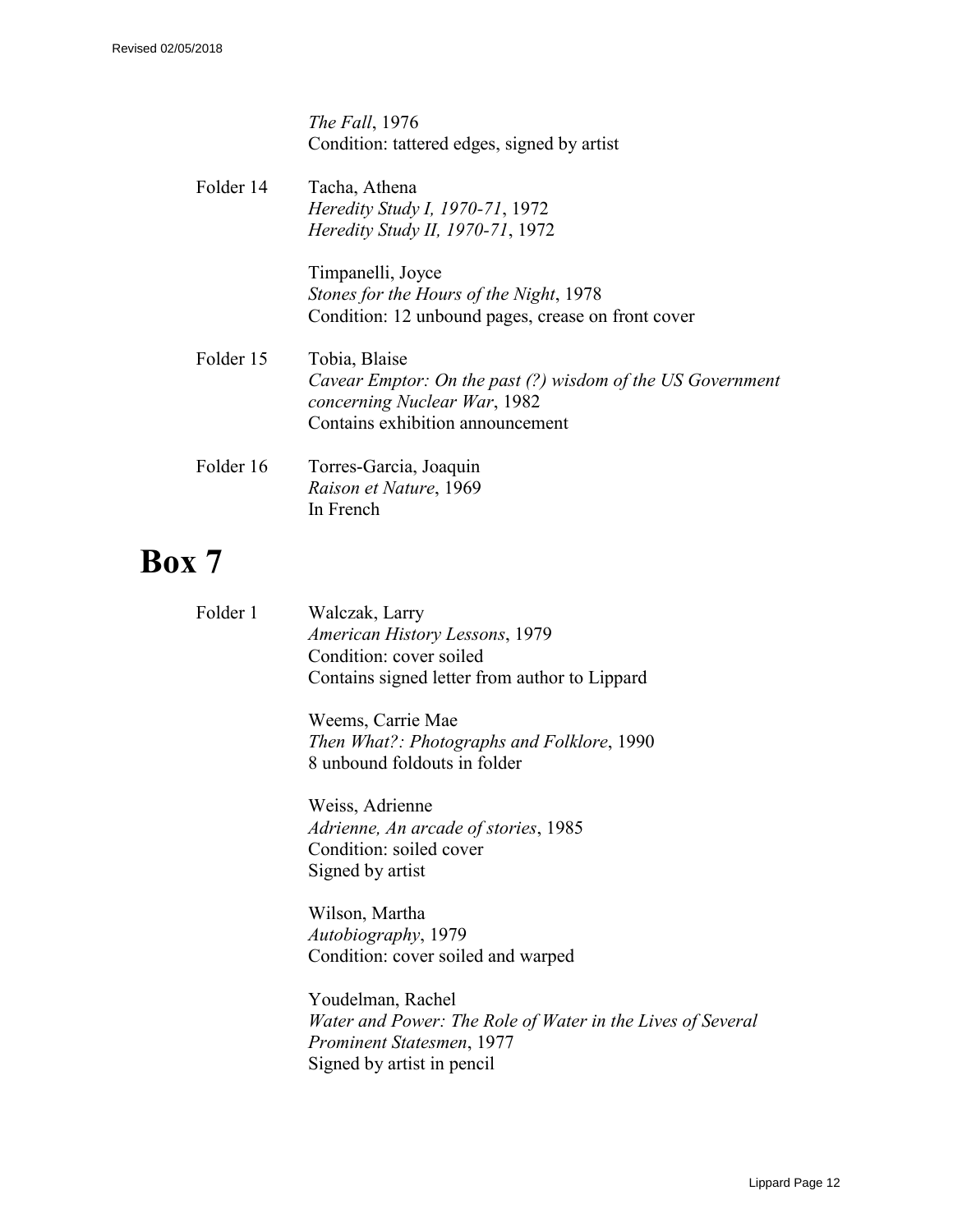| Folder <sub>2</sub> | Wojnarowicz, David                                                                                                                                                |
|---------------------|-------------------------------------------------------------------------------------------------------------------------------------------------------------------|
|                     | In the Shadow of Forward Motion, 1989<br>Condition: Bent pages, missing staple                                                                                    |
| Folder 3            | Unknown author                                                                                                                                                    |
|                     | The CITI never sleeps, but your neighborhood may be<br>put to rest, c. 1978<br>Condition: fragile, photograph on cover has become unglued, rusty<br>staples       |
| Folder 4            | Buitron, Robert                                                                                                                                                   |
|                     | The Legend of Ixtaccihuatl y Popocatepetl, 1990                                                                                                                   |
|                     | Ixtaccihuatl y PopocatepetlThe Legend Continues, 1991                                                                                                             |
|                     | 2 Calendars<br>Condition: wrinkled, ink mark, slightly soiled                                                                                                     |
| Folder 5            | Karras, Maria                                                                                                                                                     |
|                     | The Greek in Us: My Grandmother and I, 1977<br>Condition: tattered edges                                                                                          |
| Folder 6            | King, Susan                                                                                                                                                       |
|                     | Lifestyle 1976<br>6 unbound pages in manila envelope                                                                                                              |
| Folder <sub>7</sub> | Leo, Vince<br>Timetable Project: First Banks, 1989<br>Condition: stained, creased                                                                                 |
| Folder <sub>8</sub> | LeWitt, Sol 1 of 2<br>49 three-part variations using three different kinds of cubes, 1967-<br>68, c. 1969<br>Signed by artist<br>Condition: cover soiled and bent |
| Folder 9            | Nauman, Bruce<br>Burning Small Fires, n.d.<br>Condition: cover and pages soiled and bent                                                                          |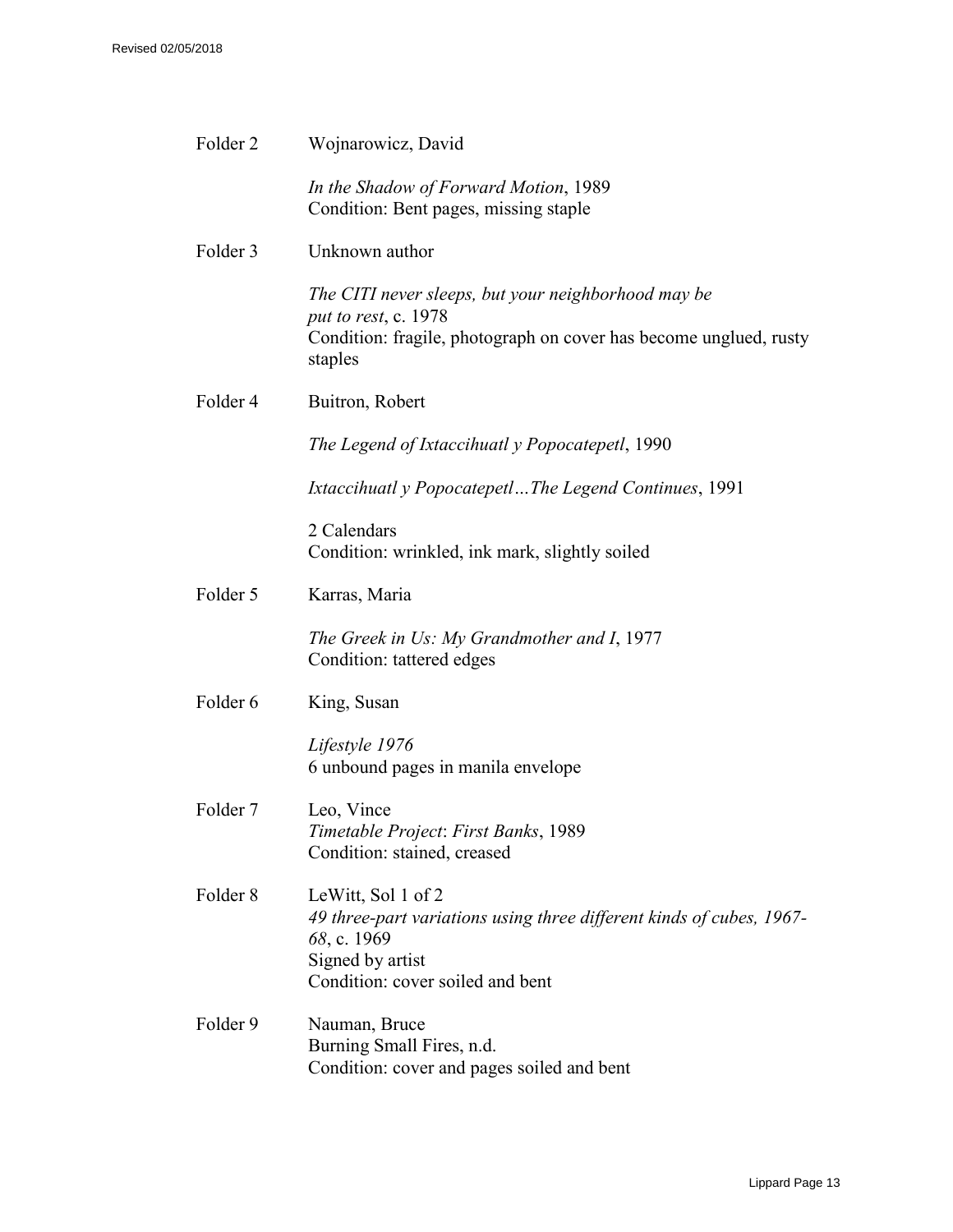# **Box 8**

Bartlett, Jennifer *Cleopatra I-IV*, 1971 Condition: very fragile, binding is loose and torn, handmade typed pages in plastic photo sheets

Coe, Sue *Police State*, 1987 Condition: fragile, cover is bent and torn Contains letter from Barbara Goldner to Lippard

Fulton, Hamish *Skyline Ridge*, 1975

LeWitt, Sol *Black Gouaches*, 1992 Condition: sticky slipcase, soiled cover

Oldenberg, Claes *Notes in Hand*, 1971 Condition: dust cover is torn and bent

Mouly, Francois and art spiegelman (Editors) *RAW: The Graphix Magazine that Lost Its Faith in Nihilism* vol. 1 no. 3, 1981

Potter, Patricia Letter from artist to Lippard, n.d. *The Cirque: An Interactive Map*, n.d. Condition: fragile, contains paperclips, 3 ring binding, loose string *Playing Within the Holes*, 1993

Dupre, Gina *Barbara Joe and her horse Guernica*, 1986 Condition: cover paint fragile and sticky, loose binding string

## **Box 9**

Andre, Carl *A Man Climbs a Mountain Because it is [There. A Man](http://www.specificobject.com/objects/info.cfm?inventory_id=7789&object_id=7727&page=1&options=) Makes a [Work of Art Because it](http://www.specificobject.com/objects/info.cfm?inventory_id=7789&object_id=7727&page=1&options=) is Not There*, Oct – Dec 1968 Copy 266/660, Stadisches Museum 8 ¼ x 6 5/8 x 7/8 inches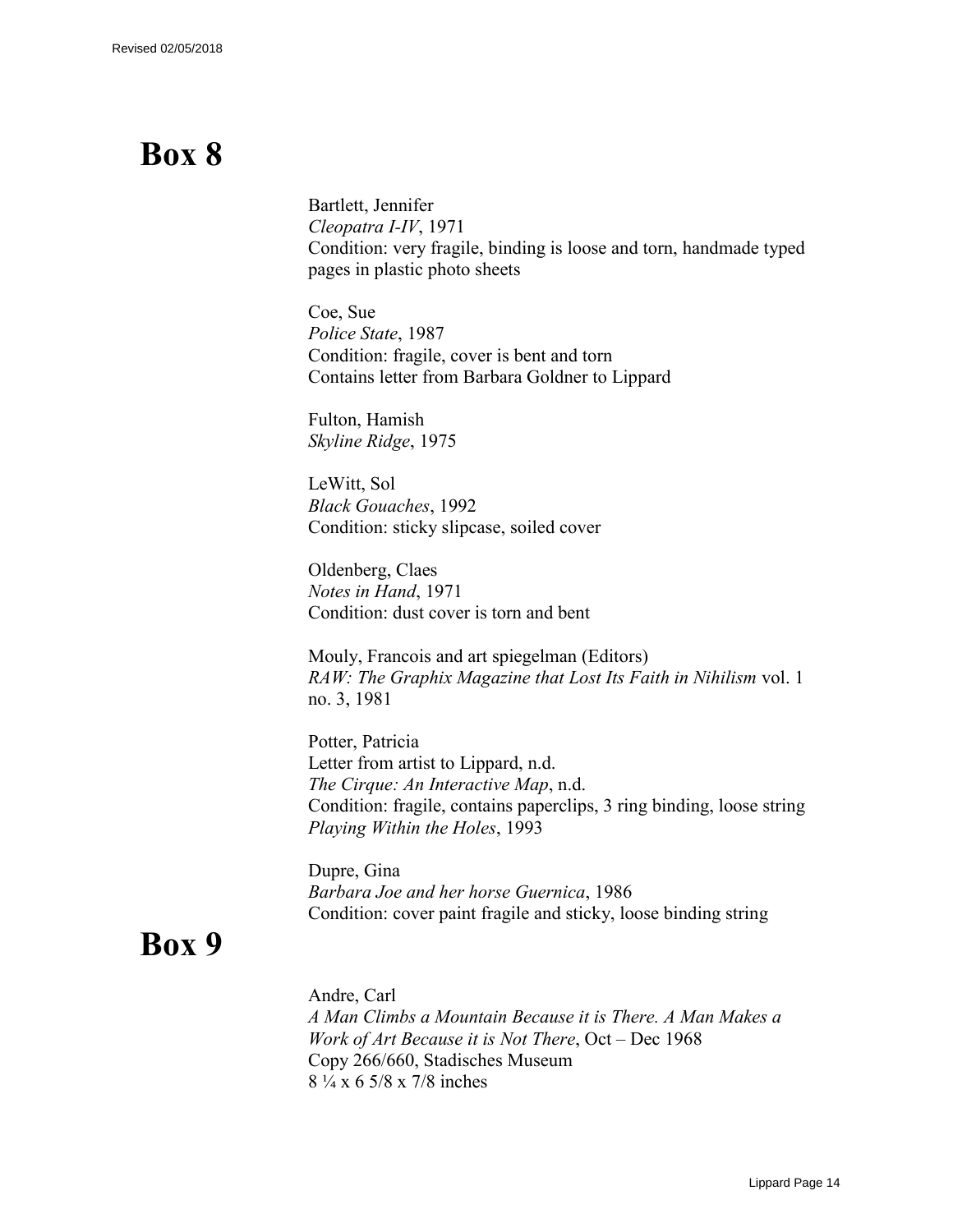Pichler, Michalis *Der Einzige und sein Eigentum*, 2009 Condition: dog-eared

Ruscha, Edward *The Sunset Strip*, 1966 *Crackers*, 1969 Condition: soiled Signed by artist *Thirtyfour Parking Lots*, 1967 Condition: cover torn and soiled Signed by artist

## **Box 7 II. Exhibition Catalogs**

Folder 10 Balassanian, Sonia "Hostages: A Diary," c. 1980 Elise Meyer Inc., New York

> Charlesworth, Sarah "Modern History," 1979 New 57 Gallery, Edinburgh

College Art Association Committee on Women in the Arts "Awards for Women in the Arts 2007" New York

- Folder 11 Deitch, Jeffrey "LIVES," 1975 The Fine Arts Building, New York Condition: soiled, bent pages, rusty staples
- Folder 12 Frankel, David "Sniper's Nest: Art That Has Lived with Lucy R. Lippard," 1996 Exhibition Tour ending at MFA, Santa Fe
- Folder 13 LeWitt, Sol "Graphik, 1970-1975," 1978 Inscribed by artist Exhibition announcement enclosed "Four Colors and All Their Combinations Arc," 1987 Musee D'Art Moderne de la Ville de Paris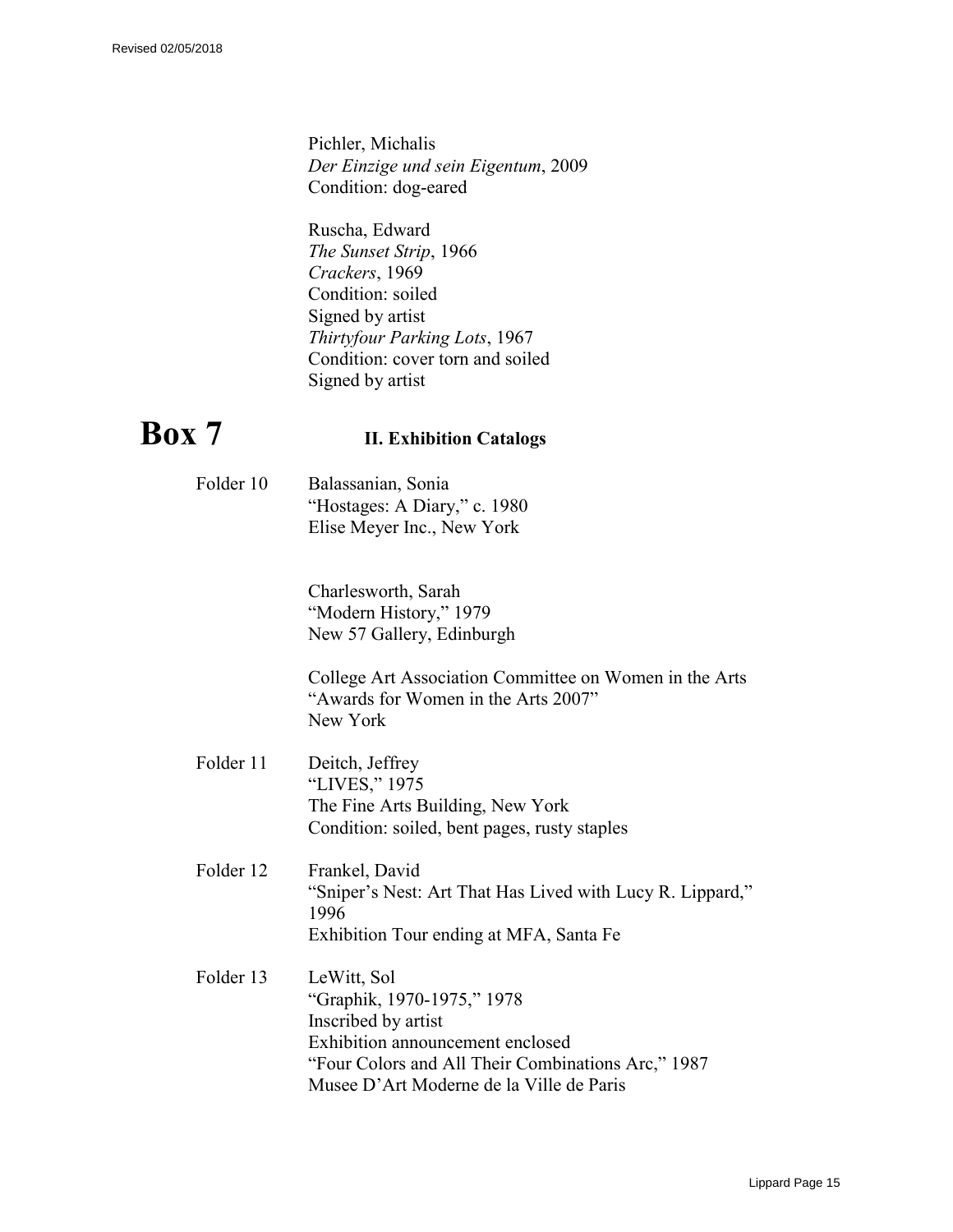| Folder 14 | Lippard, Lucy<br>"Deconstructing War," 2006<br>The International Center of Bethlehem and Khalil Al Sakakini<br>Cultural Center, Ramallah |
|-----------|------------------------------------------------------------------------------------------------------------------------------------------|
| Folder 15 | Rosler, Martha<br>3 works, 1981<br>Published by Nova Scotia College of Art and Design                                                    |
| Folder 16 | Sandlin, David<br>"Land of 1000 Beers," 1989<br>Space One Eleven, Birmingham<br>Exhibition announcement enclosed                         |
| Folder 17 | Trow, Susan<br>"Coming Out: Six Generations of Women," 1978<br>Art Gallery of Ontario<br>Condition: velvet cover soiled                  |
| Folder 18 | Weems, Carrie Mae<br>"And 22 Million Very Tired and Very Angry People," 1992<br>San Francisco Art Institute                              |

# **Box 10 III. Comics**

| Folder 1            | Barry, Linda<br>Girls and Boys, 1981                              |
|---------------------|-------------------------------------------------------------------|
| Folder 2            | Bell, Steve<br><i>Maggie's Farm</i> , 1981                        |
| Folder <sub>3</sub> | Boxell, Tim et al.<br>Commies from Mars the Red Planet No.3, 1980 |
|                     | Colwell, Guy<br>Inner City Romance 4, 1977                        |
| Folder <sub>4</sub> | Congo<br>Rats Will be Rats#16, 1986                               |
| Folder 5            | Drooker, Eric<br>Home: Communicomix #3, 1986                      |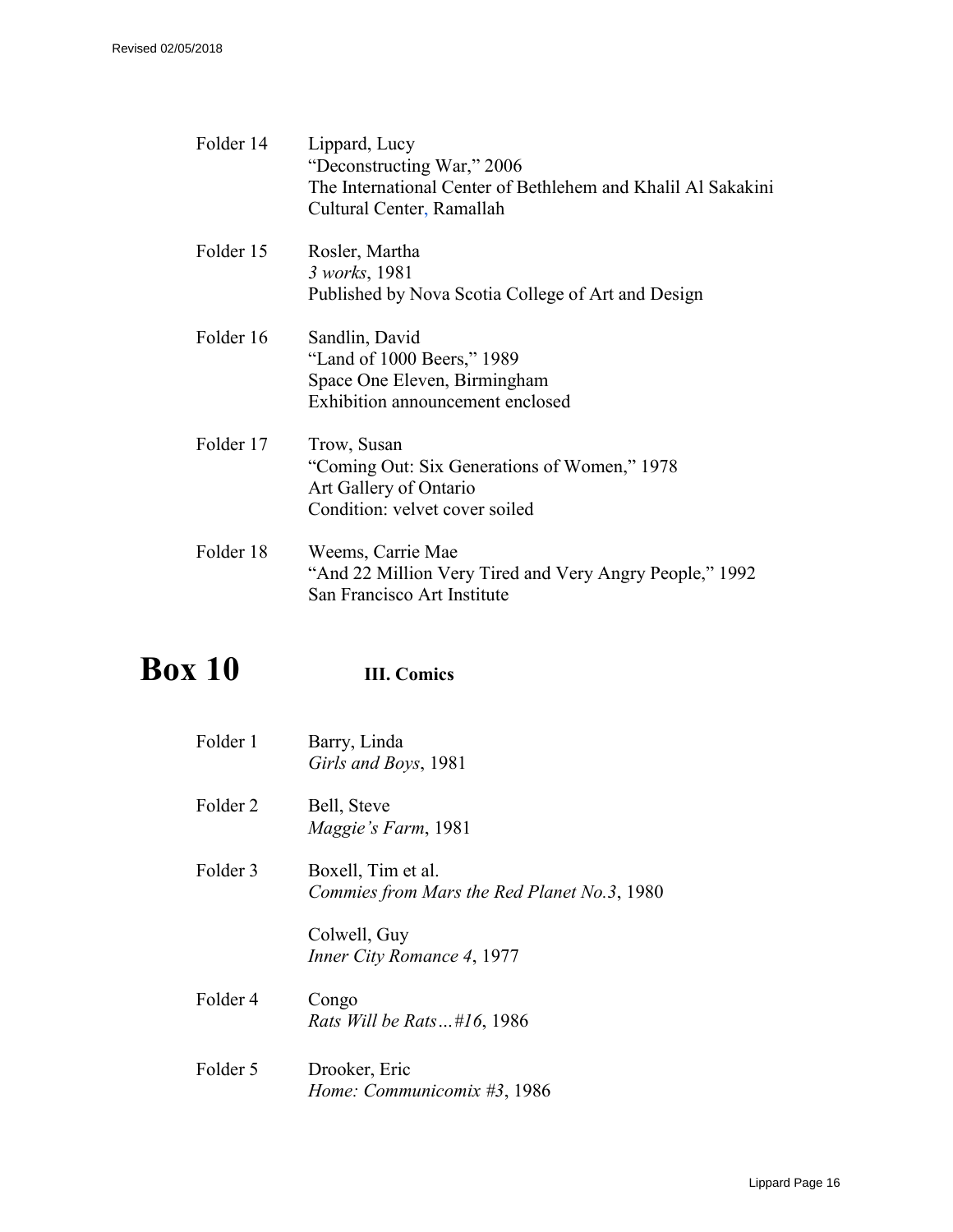Untitled, 1984 Small, red covered book Condition: pages stick together

- Folder 6 Dupre, Gina *It's Time for Serious Artist's Comicks*, 1986 *A Big Coloring and Politically Incorrect Com-e-e-k Book: Adventures of Picasso Mountain*, 1986 Condition: stapled together *A Big Coloring and Politically Incorrect Com-e-e-k Book: Adventures of Picasso Mountain*, 1986 Condition: stained, binding tied with strong
- Folder 7 Kinney, Jay (Editor) *Anarchy Comics No 2*, 1979 Condition: torn cover, bent pages
- Folder 8 Kitchen Sink Enterprises *Class War Comix*, 1979 Condition: cover torn, holes in upper left corner *Corporate Crime Comics No. 2*, 1979 Condition: holes in cover
- Folder 9 Moiseiwitsch, Carel *Flashmarks: Revolting Commix*, 1989 Condition: cover faded
- Folder 10 Peck, Jim *Underdogs vs. upperdogs: a picture-story of the struggle against social justice*, 1951 Condition: soiled and stapled
- Folder 11 Rosenberg, Avis Lang *Pork Roasts: 250 Feminist Cartoons*, 1981
- Folder 12 Sheba Feminist Publishers *Sourcream*, 1980 Condition: Cover torn, bent *Sourcream 2*, 1981 Condition: Cover torn
- Folder 13 Sheldon, Gilbert and Richards, Ted *Give Me Liberty: A Revised History of the American Revolution*, 1976 Condition: cover torn, holes in upper left corner, stapled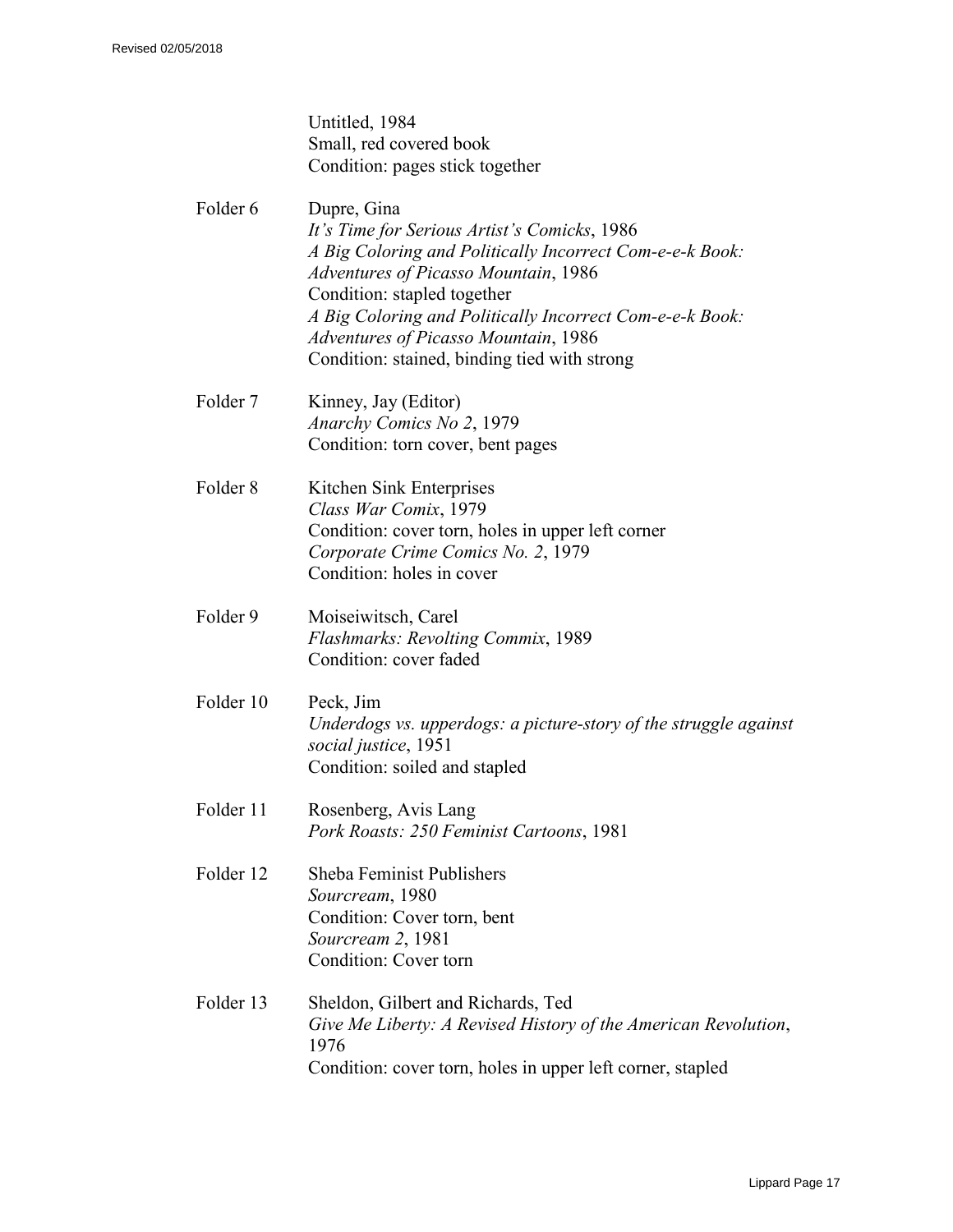Folder 14 Tobocman, Seth *World War 3 Illustrated*, 1980 *World War 3 Illustrated No. 2*, 1981 Condition: cover torn, stapled *World War 3 Illustrated No. 3*, 1984 Condition: stapled *World War 3 Illustrated #4*, 1985 Condition: stapled *World War 3 Illustrated #6*, 1986

# **Box 11**

Folder 1 World War 3 Illustrated *World War 3 Illustrated #7*, 1986 Condition: stapled, includes record *World War 3 Illustrated #9*, 1988 Condition: stapled *World War 3 Illustrated #10*, n.d. Condition: stapled *World War 3 Illustrated #15*, 1991

> Condition: stapled *World War 3 Illustrated #17*, 1992 Condition: stapled

#### **IV. Periodicals**

Folder 2 *Cultural Correspondence*  New Series, No. 2, Winter 1983 Summer 1985

> *Cultural Democracy*  Summer 1985 Issue no. 33, Summer 1986 Issue no. 35, Winter 1988 Issue no. 37, Fall 1989

*F & Scream: The Official Paper of the Nuclear Freeze Campaign* Vol. 1 no. 1, Summer-Fall 1982 Condition: fragile

Folder 3 *Political Art Documentation/Distribution* (PADD) *1 st Issue,* February 1981 Condition: creased front cover *1 st Issue* No. 1, May-June 1981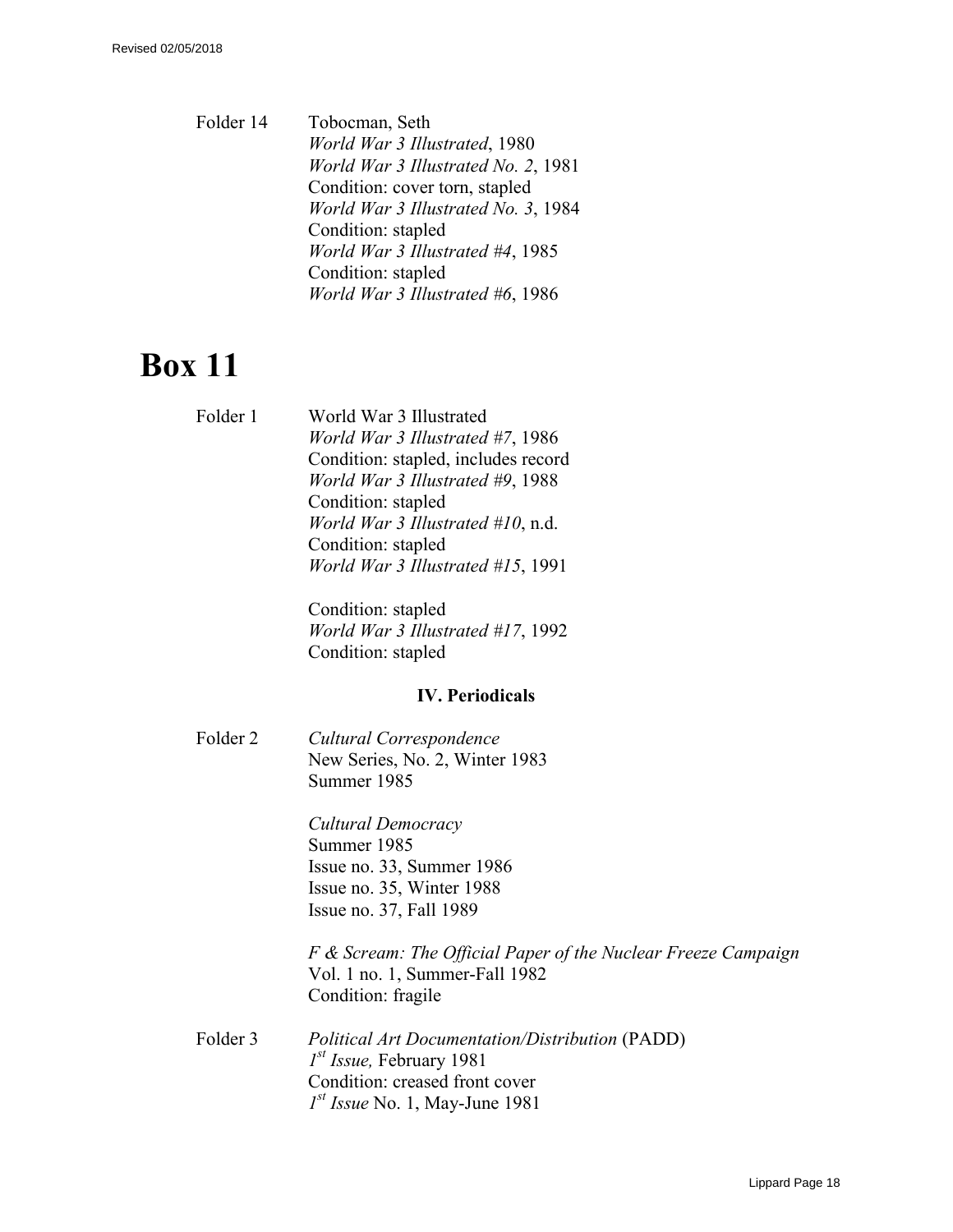Condition: loose pages, stained *UPFRONT Number 3*, Dec/Jan 1981 Condition: stapled *UPFRONT Number 4*, Feb/March 1982 Condition: stapled Contains loose pamphlet *UPFRONT Number 6-7*, Summer 1983 Condition: stapled, stained *UPFRONT*, Winter 1983-84 Condition: stapled, stained cover *UPFRONT Number* 9, Fall 1984 Condition: stapled *UPFRONT Number 10*, Fall 1985 Condition: stapled, cover torn and scratched *UPFRONT: Special Exhibition Supplement*, Winter 1986-87 Condition: stapled *UPFRONT Number 11: Special Issue on Displacement*, Winter 1985-86 Condition: stapled *UPFRONT Nos. 12/13*, Winter 1986-87 Condition: stapled

#### **V. Correspondence and Ephemera**

Folder 4 Letter by Ed Ruscha on Santa Ynez Inn stationary, n.d.

Letter by Michael Schnorr dated 16 April, 1986

Letter by Susan Hoenig dated 19 May 2006 "The Art of Susan Hoenig," n.d. 3 slides of Animal Relief Paintings by Susan Hoenig

Letter by Pnina Granirer dated July 15, 1993

**(in flat file)** Framing material by Sol Lewitt, Inscribed "For Lucy from Sol & Carol, 1982" Foamcore board,  $9 \times 11 \frac{3}{4}$  inches. Note: This was the backing board for an undetermined framed artwork by Sol Lewitt which was donated to the museum

## **Box 7**

Folder 19 *1976 Pocket Planner,* Carolee Schneemann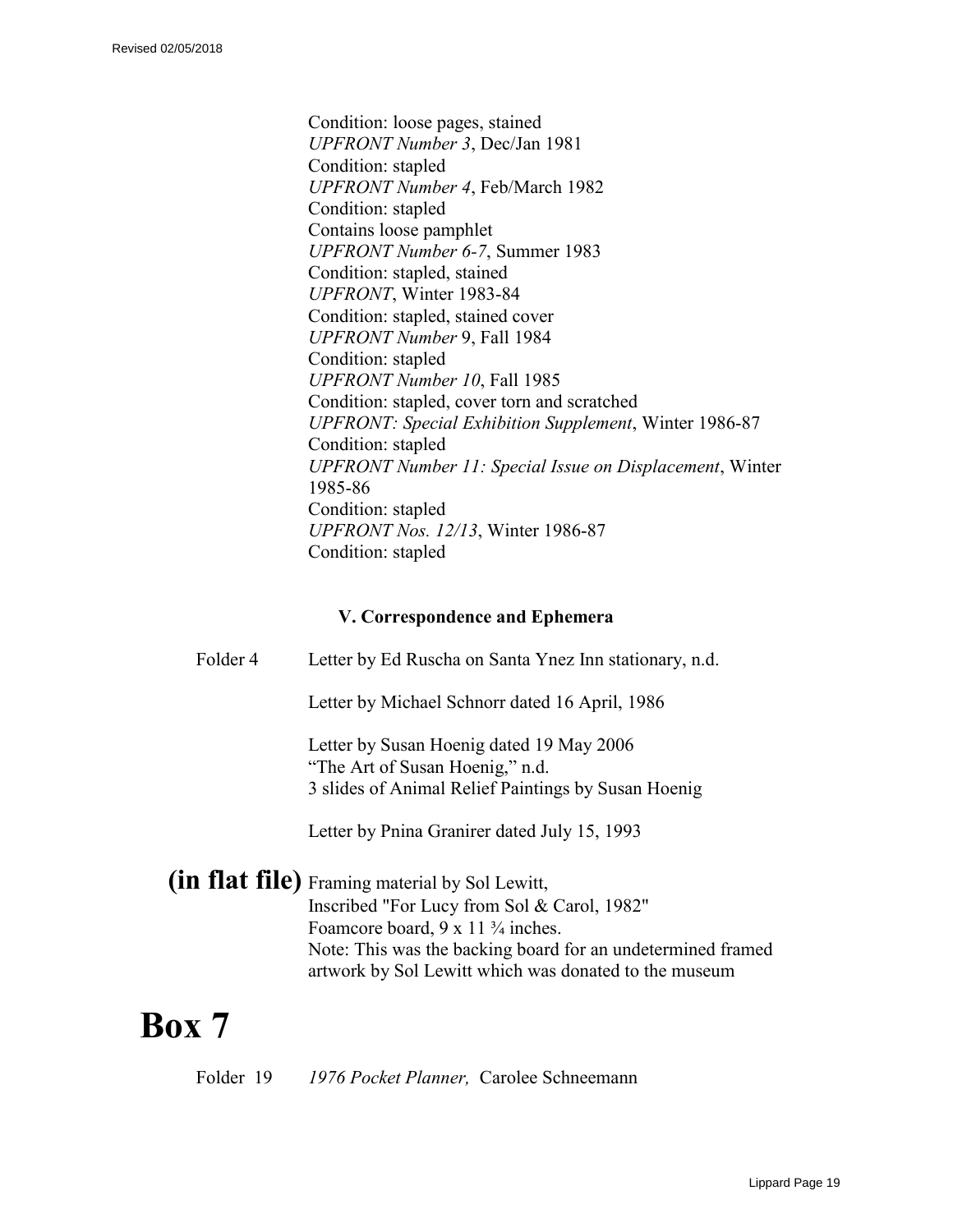Flyer, *Dirty Pictures by Carolee Schneemann Performance,* 1980- 1982

Flyer, Carolee Schneemann, *Inside Codex*, 1992 Letter by Schneemann to Neery Melkonian (organizer of *Sniper's Nest* exhibition) about Schneemann ephemera, 1995

# **Box 12 VI. Lippard's Writings**

A. Periodicals

| Folder 1            | The Hudson Review<br>"Beauty and the Bureaucracy," n.d., pp. 648-656<br>"The Art within the Arctic Circle," 1970, pp. 665-674<br>Condition: both essays are removed from periodical and stapled |
|---------------------|-------------------------------------------------------------------------------------------------------------------------------------------------------------------------------------------------|
|                     | Art & Social Change USA<br>Vol. XL no. 2 1982-83<br>Allen Memorial Art Museum, Oberlin College Bulletin<br>Essay with Jerry Kearns, "Jake and Lil on Crisis"                                    |
| Folder <sub>2</sub> | The Glass Art Society 1992 Journal<br>"Toward a Post-Columbian World," pp.27-33                                                                                                                 |
|                     | Museum of Modern Art Library Bulletin<br>No. 86 Winter 1993/1994<br>"Archival Activism," pp. 4-6                                                                                                |
| Folder 3            | Whitewalls: A Journal of Language and Art #37, 1996<br>"Travel Advisor," pp. 43-47                                                                                                              |
| Folder 4            | "A State of Grace," pp. 2-6<br><b>States of Grace</b><br>25 <sup>th</sup> Anniversary Publication of GRACE, 1998                                                                                |
| Folder 5            | Fate in Review. Foundations in Art: Theory and Education<br>Vol. 21 1998-1999<br>"Around Here and Out There - The Artist as a Tourist at Home,"<br>pp. 5-9                                      |
| Folder 6            | Harvard Design Magazine Winter/Spring 2000<br>"Too Much: The Grand Canyon(s)," pp.5-12                                                                                                          |
|                     | Noon: Artcetera from the Nevada Arts Council<br>Summer 2000<br>"Curioser and Curioser: The Popular 'Museum'"                                                                                    |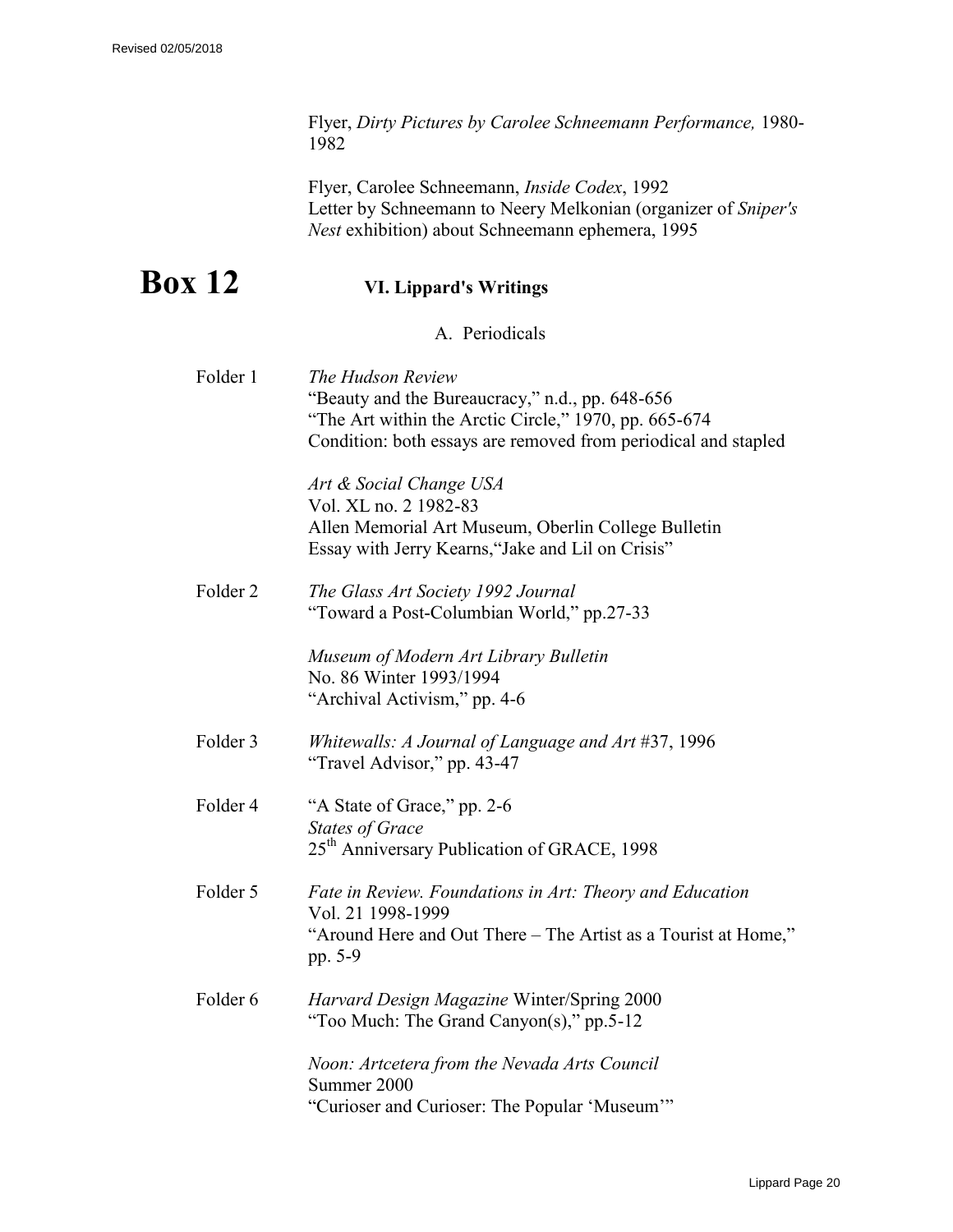| Folder <sub>7</sub> | Texte Zur Kunst 10 Jahre, December 2000<br>"Verloren im Falschen Feld" Ein Interview mit Lucy R. Lippard<br>von Astrid Wege pp. 52-63<br>German language periodical<br>Condition: creased cover                                           |  |
|---------------------|-------------------------------------------------------------------------------------------------------------------------------------------------------------------------------------------------------------------------------------------|--|
|                     | <b>B.</b> Exhibition Catalogs                                                                                                                                                                                                             |  |
| Folder <sub>8</sub> | "Acts of Faith: Politics and the Spirit"<br>Exhibition curated by Lucy Lippard<br>Art Gallery, Cleveland State University, 1988                                                                                                           |  |
| Folder 9            | "The Consequences of Memory"<br>in "Permanence of Memory: Maine Veterans and Civilians<br>Remember" exhibition catalog<br>Institute of Contemporary Art at Maine College of Art<br>Portland, 1998                                         |  |
|                     | "After the Facts: Hung Liu's Art/History"<br>in "Hung Liu: Washingtown Blues" exhibition catalog pp. 3-7<br>Halsey Gallery, School of the Arts, College of Charleston, 1998                                                               |  |
|                     | "Unpacking: A Ten Year Survey of Work by Margaret Harrison"<br>in "Becoming History" exhibition catalog<br>Atlanta College of Art Gallery, 1999                                                                                           |  |
| Folder 10           | "The Natural Order: Environmental Art in Contrasting Venues by<br>Lynne Hull and Joe Walters"<br>in "Watching the Wild: Lynne Hull and Joe Walters" exhibition<br>catalog<br>The Landmark Gallery at Texas Tech University, Lubbock, 2001 |  |
|                     | Untitled essay<br>in "Joyce Kozloff Voyages" exhibition catalog<br>DC Moore Gallery, New York, 2007                                                                                                                                       |  |
|                     | "All the Way Home"<br>in Emmi Whitehorse exhibition catalog, n.d.                                                                                                                                                                         |  |
| C. Books            |                                                                                                                                                                                                                                           |  |
| Folder 11           | "In Touch With Light" by Lucy Lippard<br>manuscript about artist Florence Miller Pierce<br>copy stamped Charlotte Jackson Fine Art, n.d.<br>Draft text for book Florence Pierce : in touch with light                                     |  |

Came with business card of Charlotte Jackson Fine Art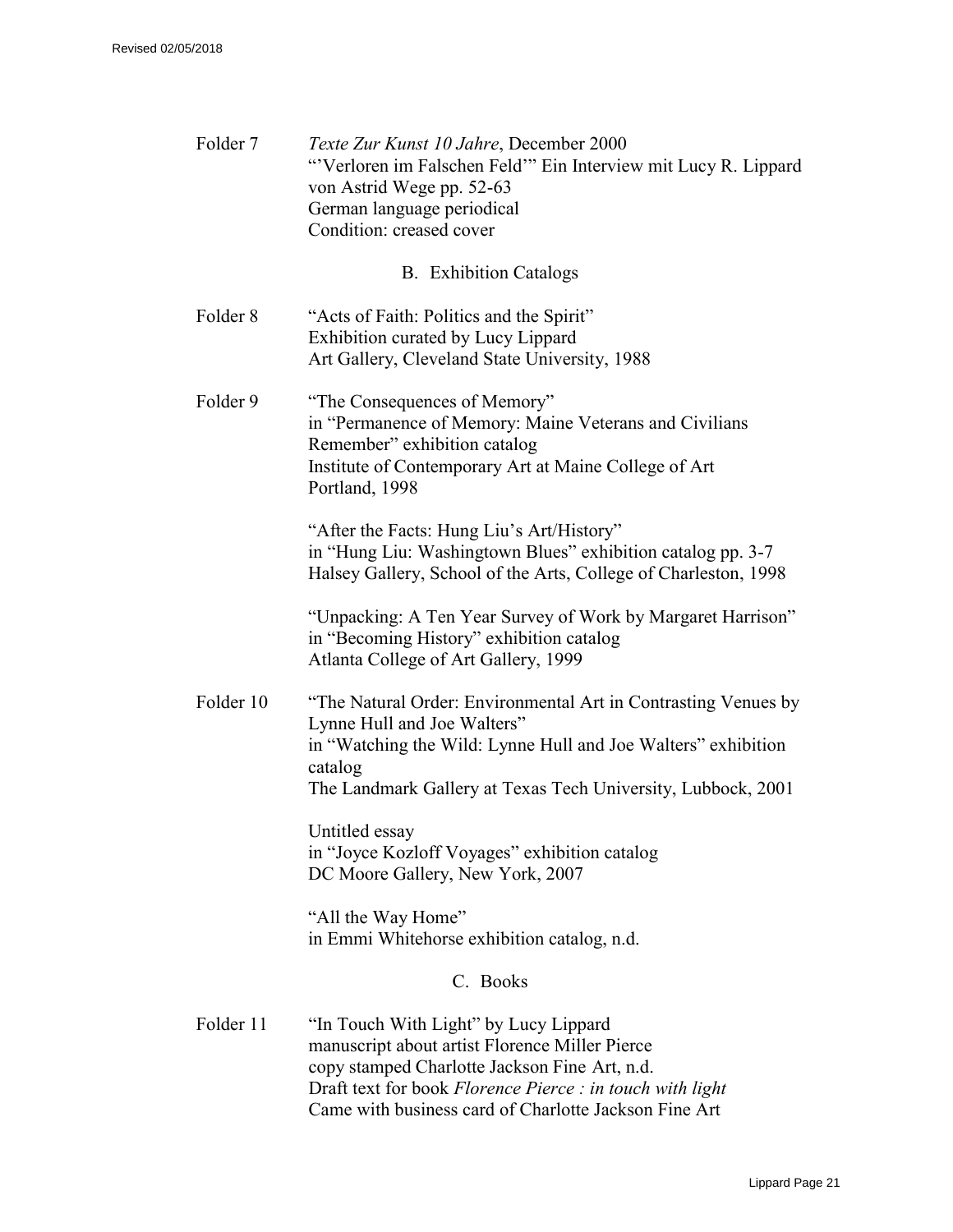#### **VII. Posters**

# **(in flat files)**

Folder 1 "*Death and Taxes*" Public Art Event sponsored by PAD/D Poster sponsored by Gallery 345 11 x 17 inches "From All Sides: Towards a Multicultural Feminist Art," Lecture at University of Maryland, n.d. Black and white detail of "Apartheid No" by Valerie Maynard Condition: torn, faded, back is stained Lucy Lippard lecture at Arizona State University black and white reproduction of Muriel Magenta art 15 ¼ x 10 ¾ inches Condition: creases, back is stained "Gardens…some metaphors for a public art," Poster for lecture, 1980 14  $\frac{1}{2}$  x 21  $\frac{3}{4}$  inches Condition: holes, tears, stains "Divisions, Crossroads, Turns of Mind: Some New Irish Art," lecture on exhibition in Banff, Alberta, Canada black reproduction of Ann Carlisle work, 1984 16 October 1986 "Acts of Faith : Politics and the Spirit " 1998 Southeastern Massachusetts University of Art Exhibition curated by Lucy Lippard Black and white reproduction of Jimmie Durham  $14 \frac{1}{4} \times 12 \frac{3}{4}$  inches "Acts of Faith : Politics and the Spirit" Cleveland State University Art Gallery Exhibition curated by Lucy Lippard Black and white reproduction of Juan Sanchez painting 11 ¼ x 18 ¼ inches Folder 2 Exhibition curated by Lucy Lippard Blue Star Art Space, San Antonio, TX Color reproduction of Terry Ybañez painting 18 x 25 inches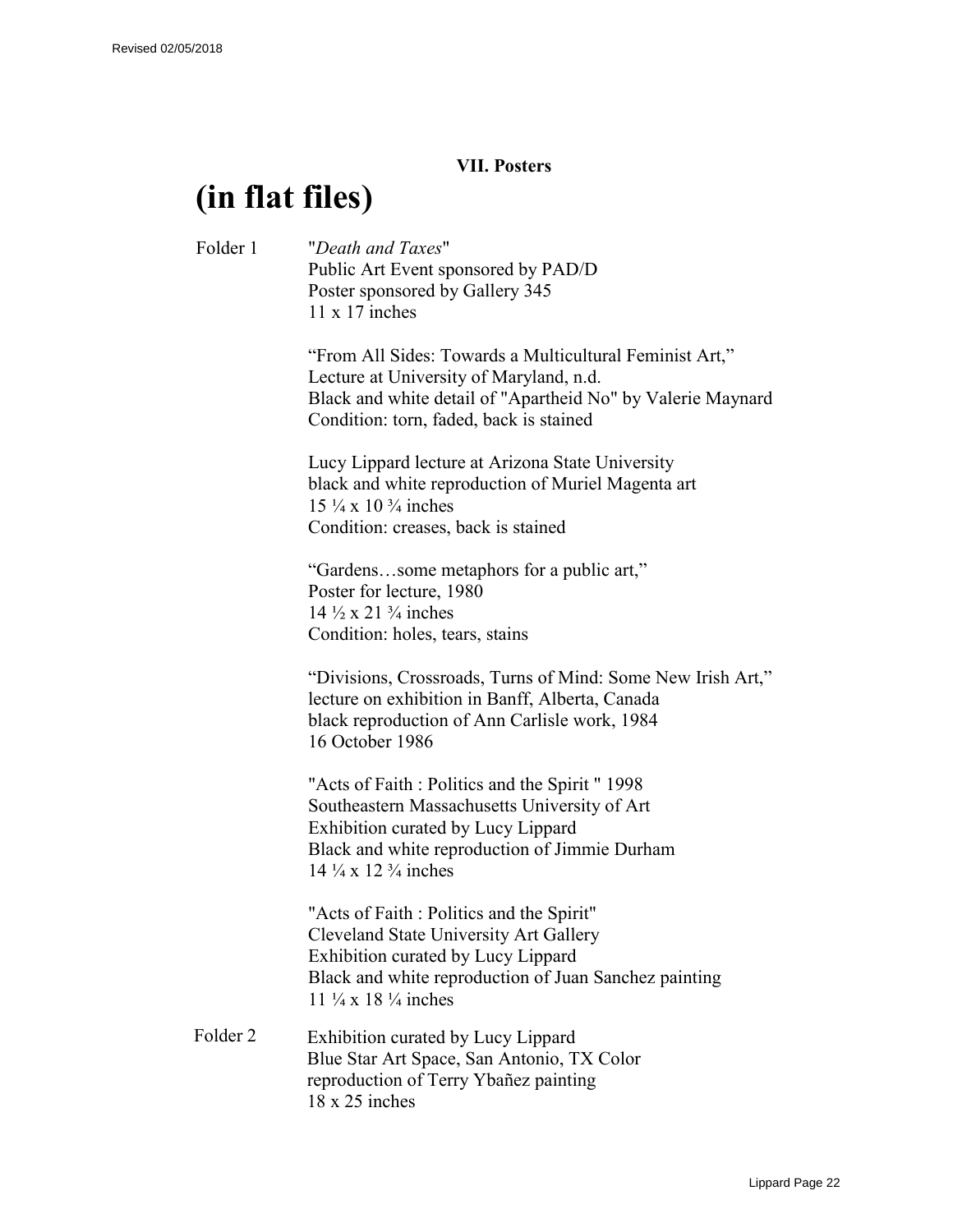"Lucia", 1968, Raul Martinez Spanish language poster for Cuban film by Humberto Sols 18 x 12 inches, color, Condition : soiled, wrinkled, pinholes in corners

"I Could Waltz Across Sinland With You in My Arms" David Sandlin, ca. 1991 Exhibition at Linden-St. Kilda Arts Center  $23 \times 16 \frac{1}{2}$  inches, color Condition : small pinholes in corners

"Mama See the Negro, I'm Frightened" Lyle Ashton Harris exhibition New Museum of Contemporary Art, New York City 15 January – 11 April, 1993 17 x 22 inches, black and white Condition : small pinholes in corners

"Noche de Estrellas" 20 Oct, 1992 Guadalupe Cultural Arts Center 17 x 22 inches, Color Condition : small holes in corners

"Submuloc" Exhibition organized by Ataltl, Native American Arts Organization, Curated by Jaune Quick-to-See Smith Native American artists' reaction to the US government celebration of 500<sup>th</sup> anniversary of Christopher Columbus' discovery of the US ("Submuloc" is Columbus spelled backwards) Poster design by Brad Clemmond/Joe Fedderson 23 in x 17 ½ inches color Condition : small holes in corners

"Equipo Pueblo" 500 años de lucha india por la libertad y la autonomia 1492-1992 color reproduction of art by Carlos Arrien  $17 \frac{1}{2} \times 23 \frac{1}{2}$  inches Condition: soiled, wrinkled, holes and tape in corners

"Full Flight" Views of life in central Western Region NSW Australia Laminated, color signed to Lucy Lippard September 1982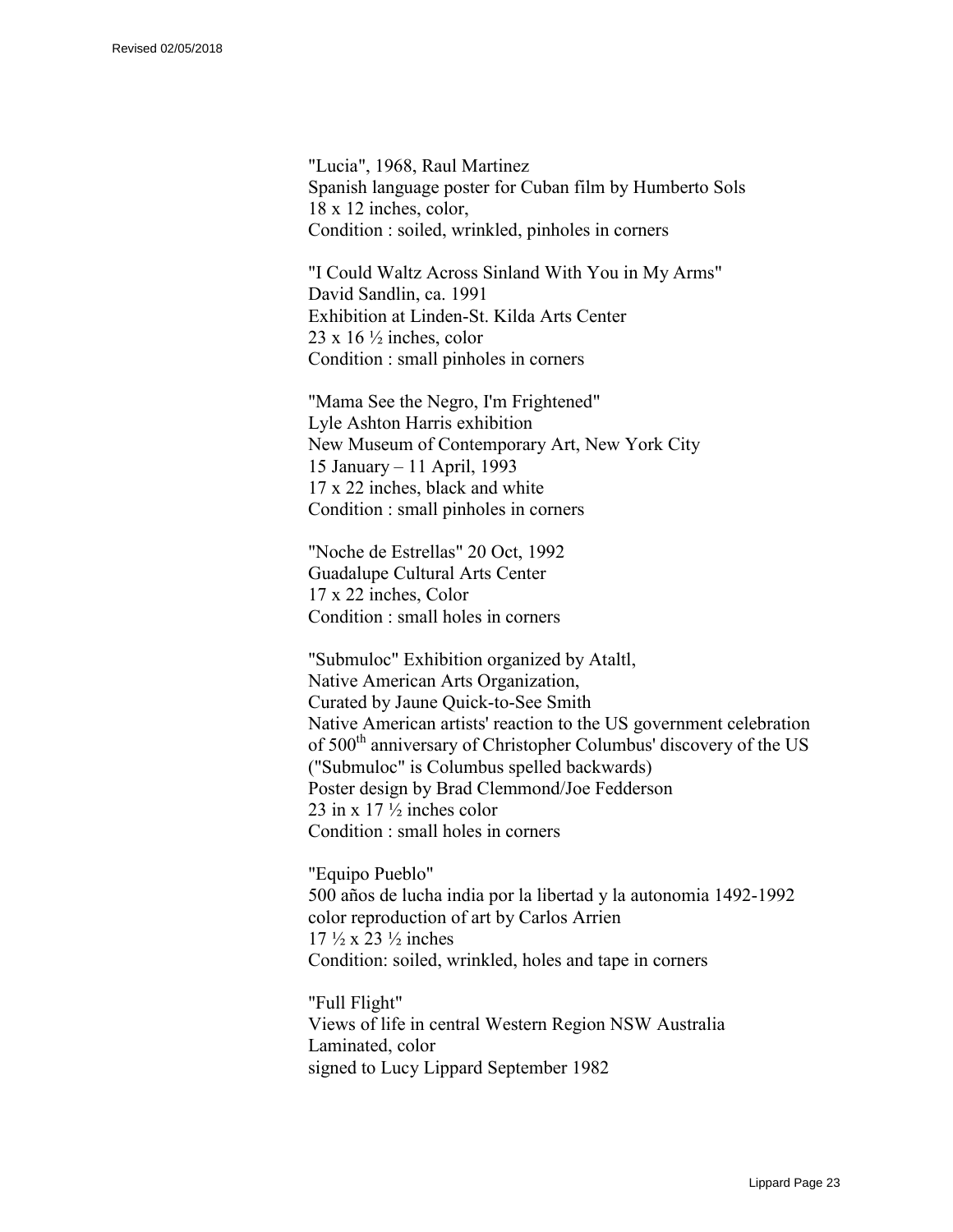| Folder 3 | "Her Strength is in Her Principles"<br>Elizabeth Layton, 1982<br><b>Ottawa Community Arts Council, Kansas</b><br>29 x 23 inches, color                                                                                                              |
|----------|-----------------------------------------------------------------------------------------------------------------------------------------------------------------------------------------------------------------------------------------------------|
|          | "Artpark 75", Lewiston, NY<br>Signed by Charles Simonds to Lippard<br>20 x 28 inches, black and white<br>Condition: stained, creased                                                                                                                |
|          | "Straßenwelten" Charles Simonds<br>Exhibition 15 April $-21$ May, 1978<br>Black and white poster in German 21 $\frac{1}{4}$ x 19 $\frac{1}{2}$ inches<br>Condition: soiled, creased, tape and pinholes in corners                                   |
|          | "Circles and Towers Growing" Charles Simonds<br>Museum of Contemporary Art, Chicago<br>7 November, 1981 – 3 Jan 1982<br>Color reproduction of Number 10/Ritual Tower, 1978<br>$22 \times 32 \frac{1}{4}$ inches<br>Condition: soiled, creased, torn |
| Roll     | "Death of the Patriarchy/A.I.R. Anatomy Lesson," 1976<br>Signed by Mary Beth Edelson                                                                                                                                                                |
|          | "Some Living American Women Artists," 1972<br>Signed by Mary Beth Edelson                                                                                                                                                                           |
|          | "Death of the Patriarchy/Heresies," 1976<br>Signed by Mary Beth Edelson                                                                                                                                                                             |
|          | "Happy Birthday America," 1976<br>Signed by Mary Beth Edelson                                                                                                                                                                                       |
|          | C. 7,500, 1974<br>Text Panel by Lucy Lippard,<br>Poster on board, framed, $34\frac{5}{8} \times 12\frac{1}{4}$ inches.<br>wall label for a travelling exhibition of women's<br>contemporary art.                                                    |